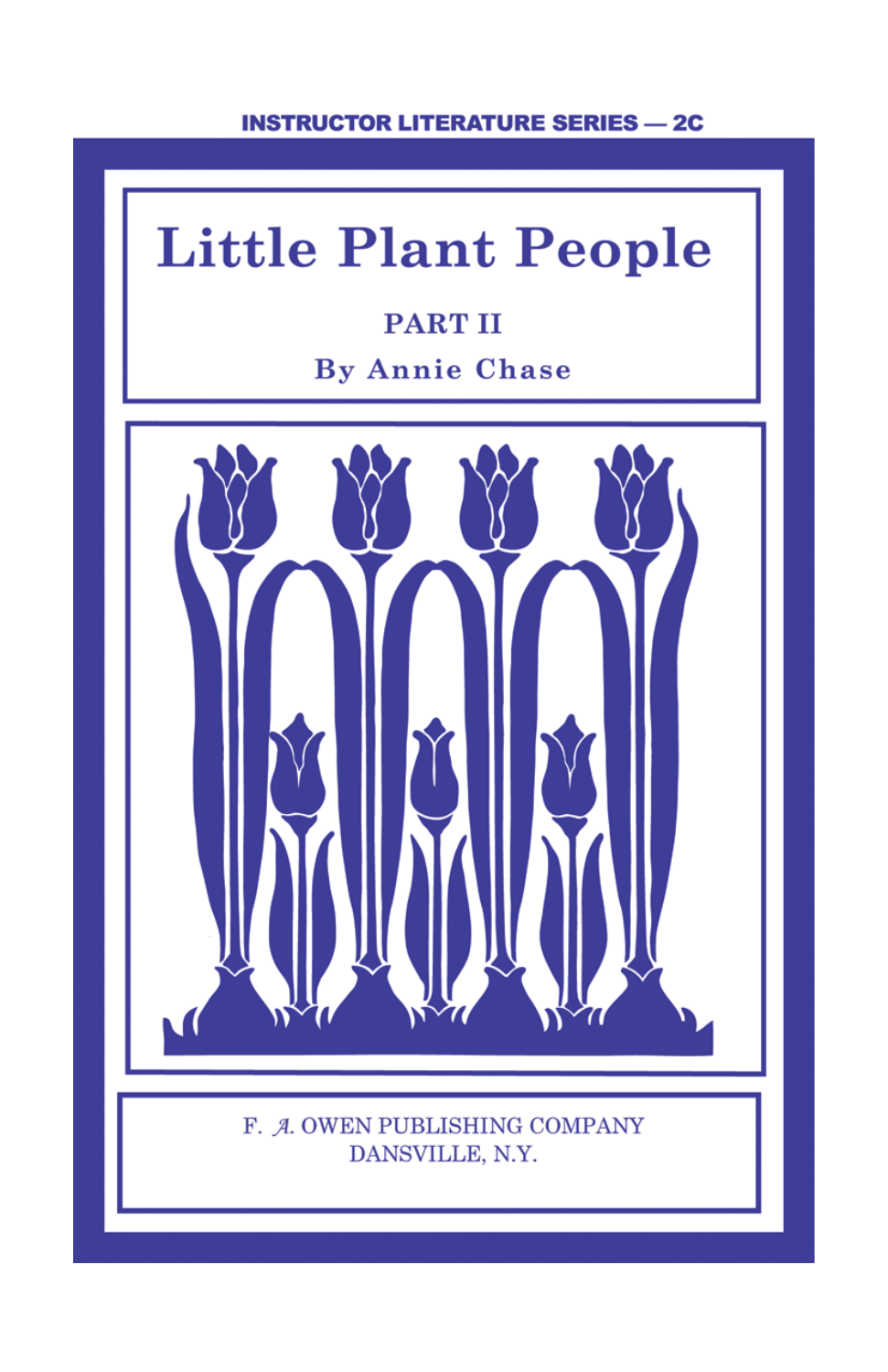#### INSTRUCTOR LITERATURE SERIES

### Little Plant People at Home

#### and What they are Doing There

Part II

BY *Annie Chase*



F. A. OWEN PUBLISHING COMPANY DANSVILLE, N.Y.

*Copyright 1905, World's Events Publishing Co.*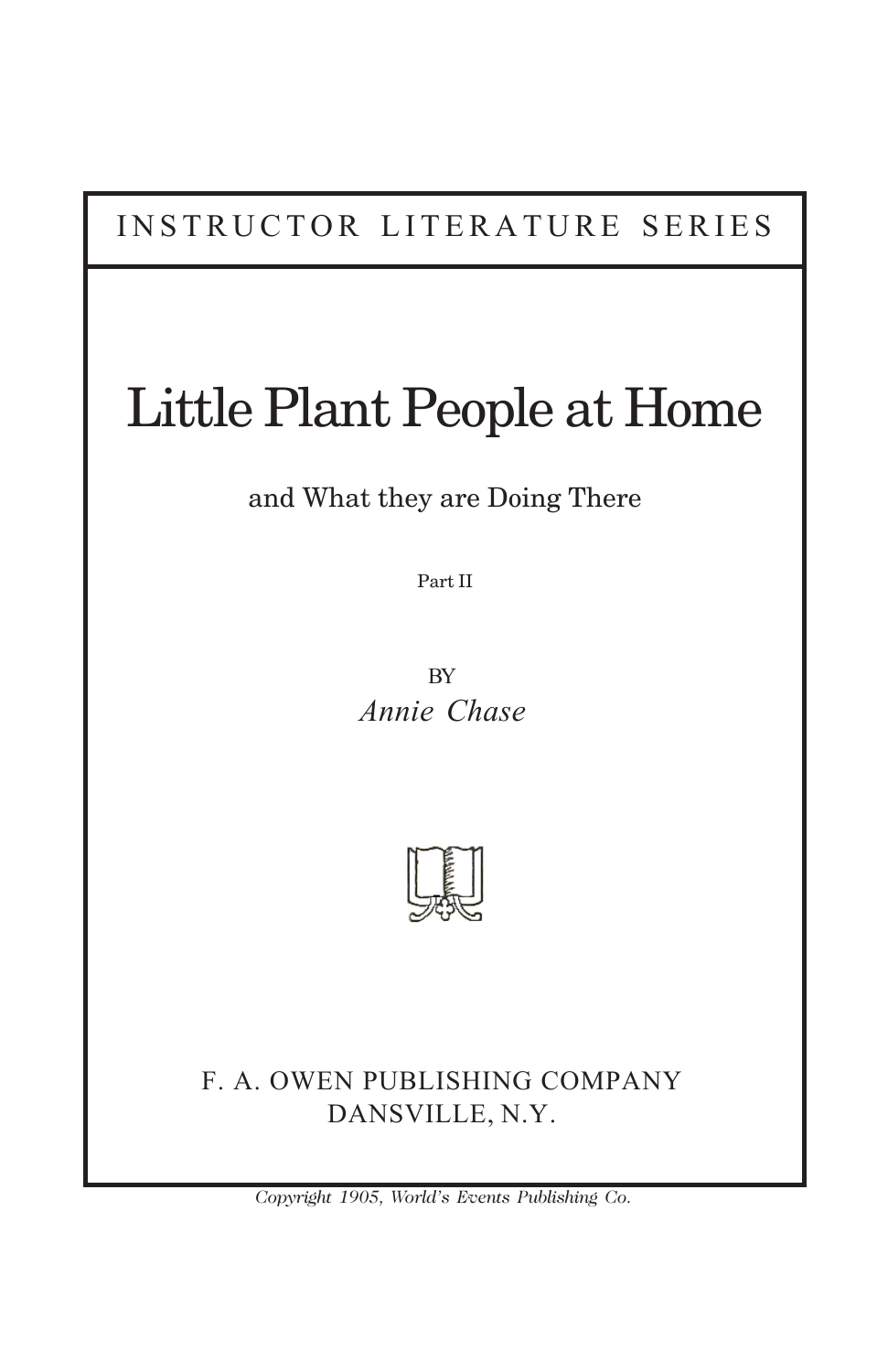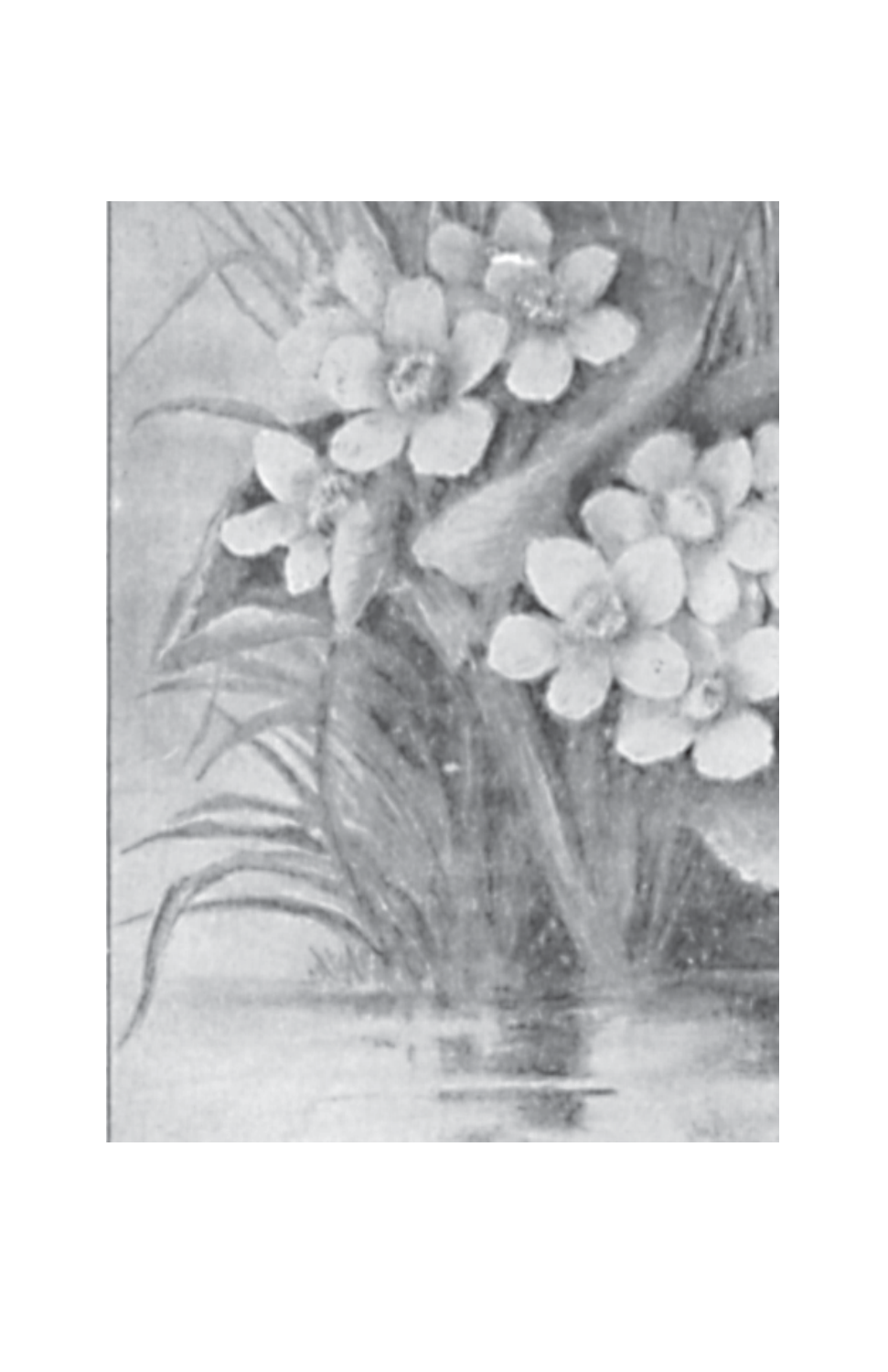

## A PLANT WHO LIVES ON THE HILLSIDE.

Little early Saxifrage lives up on this dry hill close beside the big rock.

See how wise and cautious she is.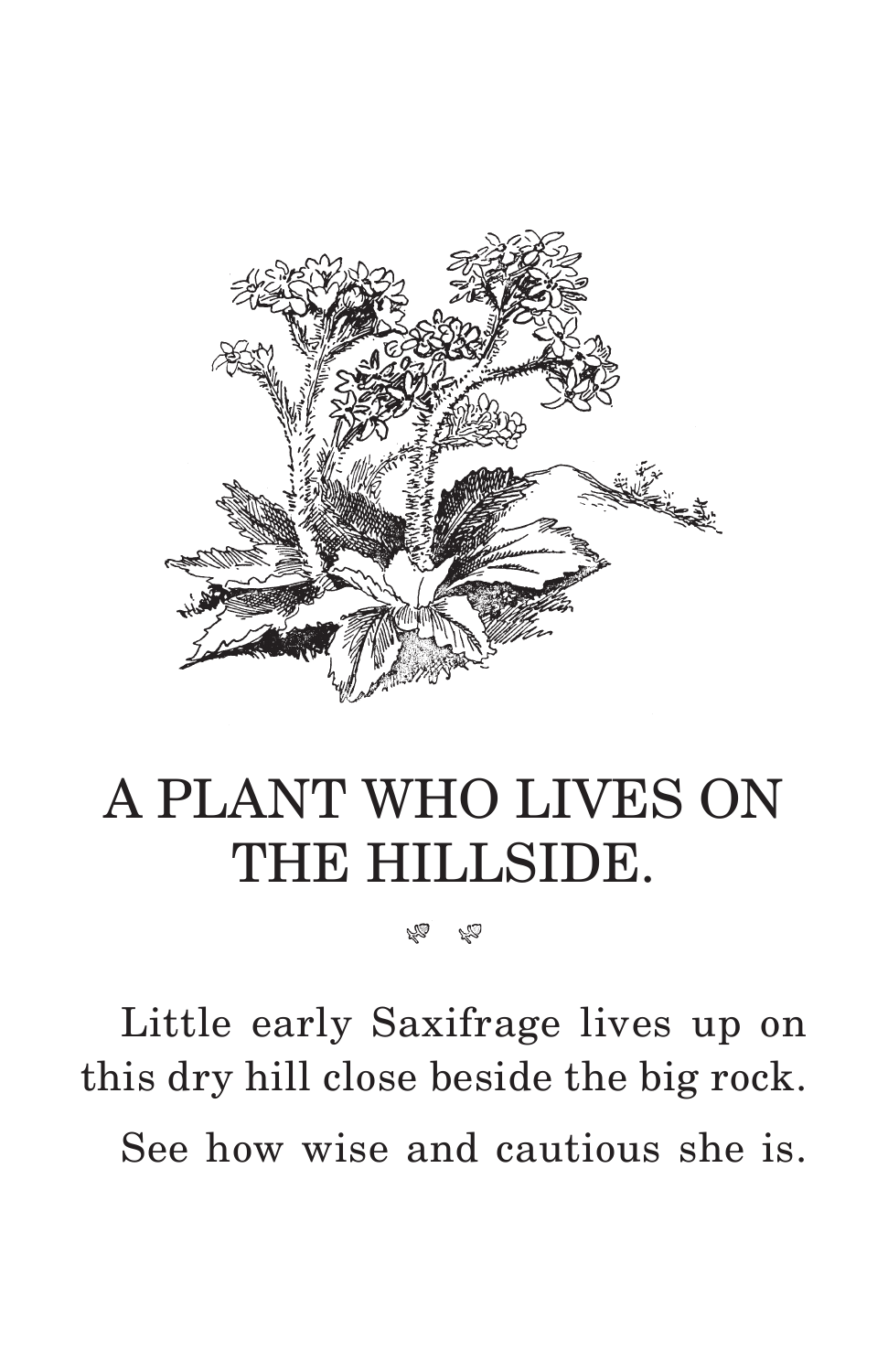She has made her leaves with very few openings or pores in them so they shall not lose much moisture.

Water is scarce up on this pasture hill.

See how closely she lays her leaves down upon the ground in a little rosette.

She does this to keep the sun from drinking up the moisture around her roots.

Her roots are fine as the finest



hair, but how many of them there are! She made them threadlike because there is so little soil here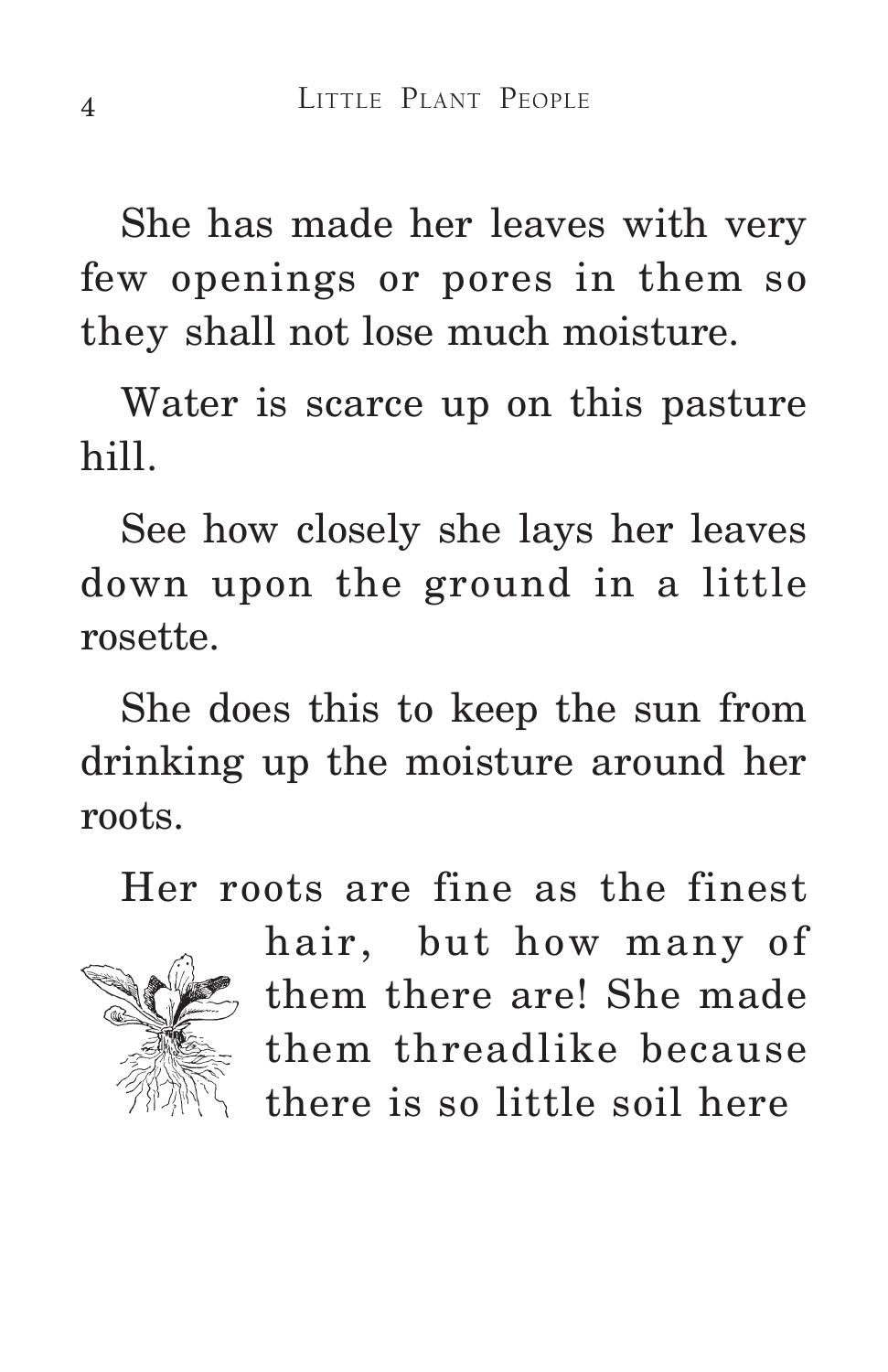on the rock for her to push them through.

She made a great many, so as to drink up all the moisture she can find.

She has a strong root stalk just there between the roots and the leaves. So strong is this and those tiny hair roots that, as they grow, they often split great rocks in pieces!

The spring rains and melting snows helped this little dweller on the rock.

She comes up in spring with a bud snuggled down in the middle of her leaf rosette.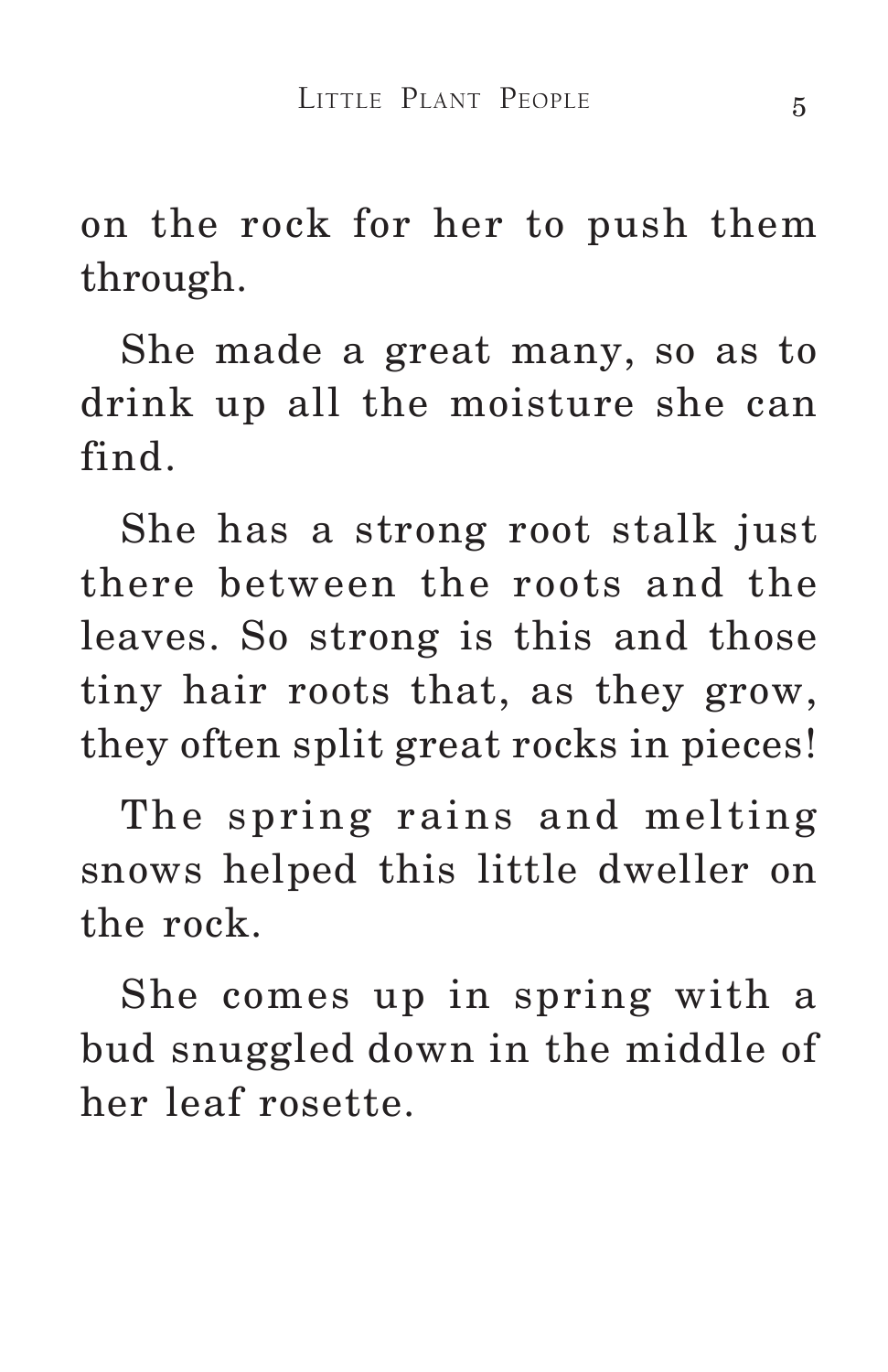She opens her blossoms close down to the ground. Then as the winds grow kinder, she pushes up the whole cluster on a pretty, furry stem.

This fur on the stem is put there to help keep the stem moist, and to keep these ants here on the rock from crawling up and carrying off her honey.

She wishes to keep her honey for the bees, because the bees will help her make seeds; the ants will not.

Spring Everlasting is another little plant who loves the dry, old pasture.

She has furry thick leaves and the little blossoms come up, their heads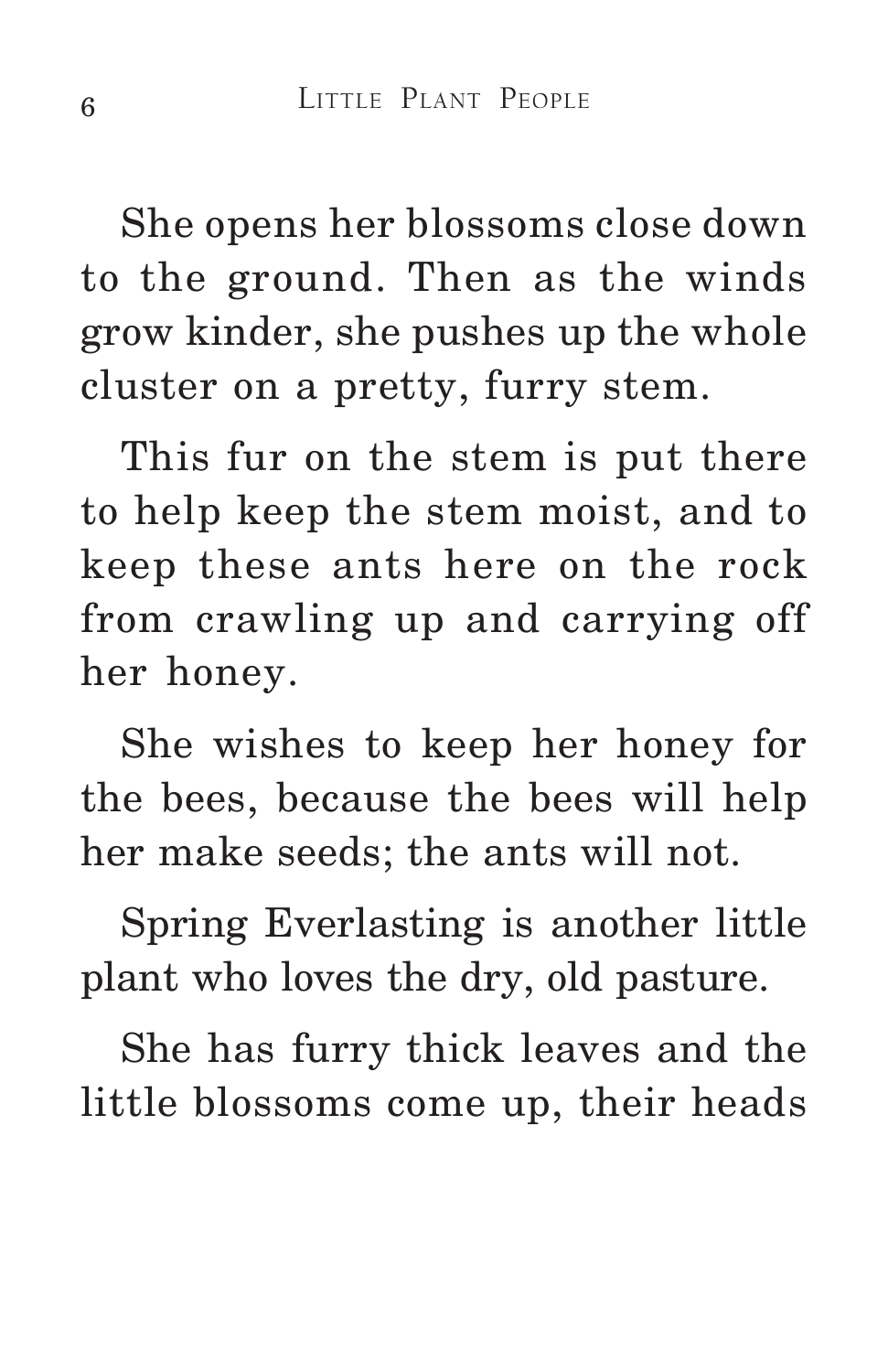#### nestled into little furry hoods to keep out the cold spring winds.

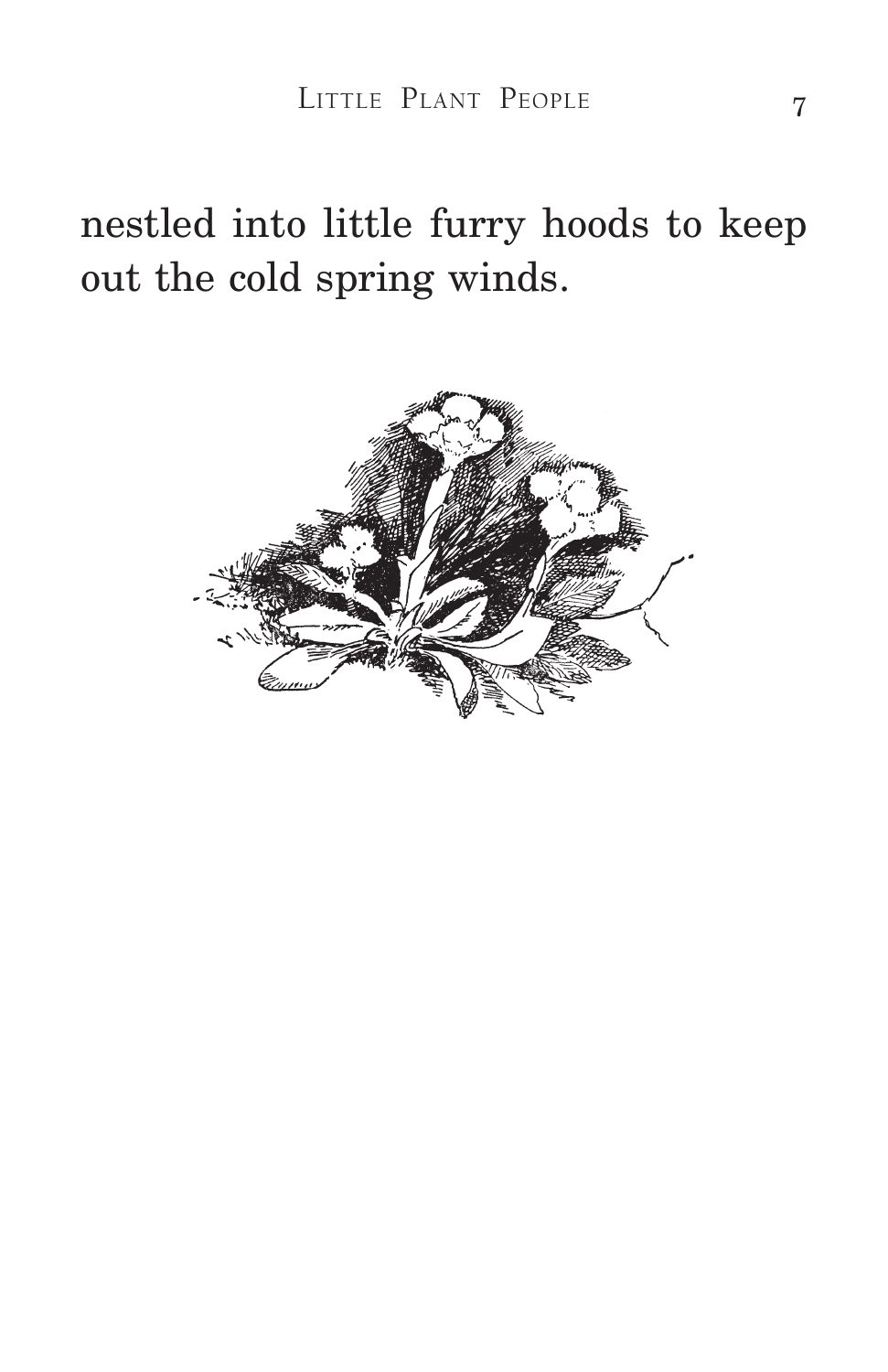

## A PLANT WHO LIVES IN THE WOOD.

Little Anemone loves to live in the wood.

She loves the long cool shadows.

She loves the sheltering trees over her head.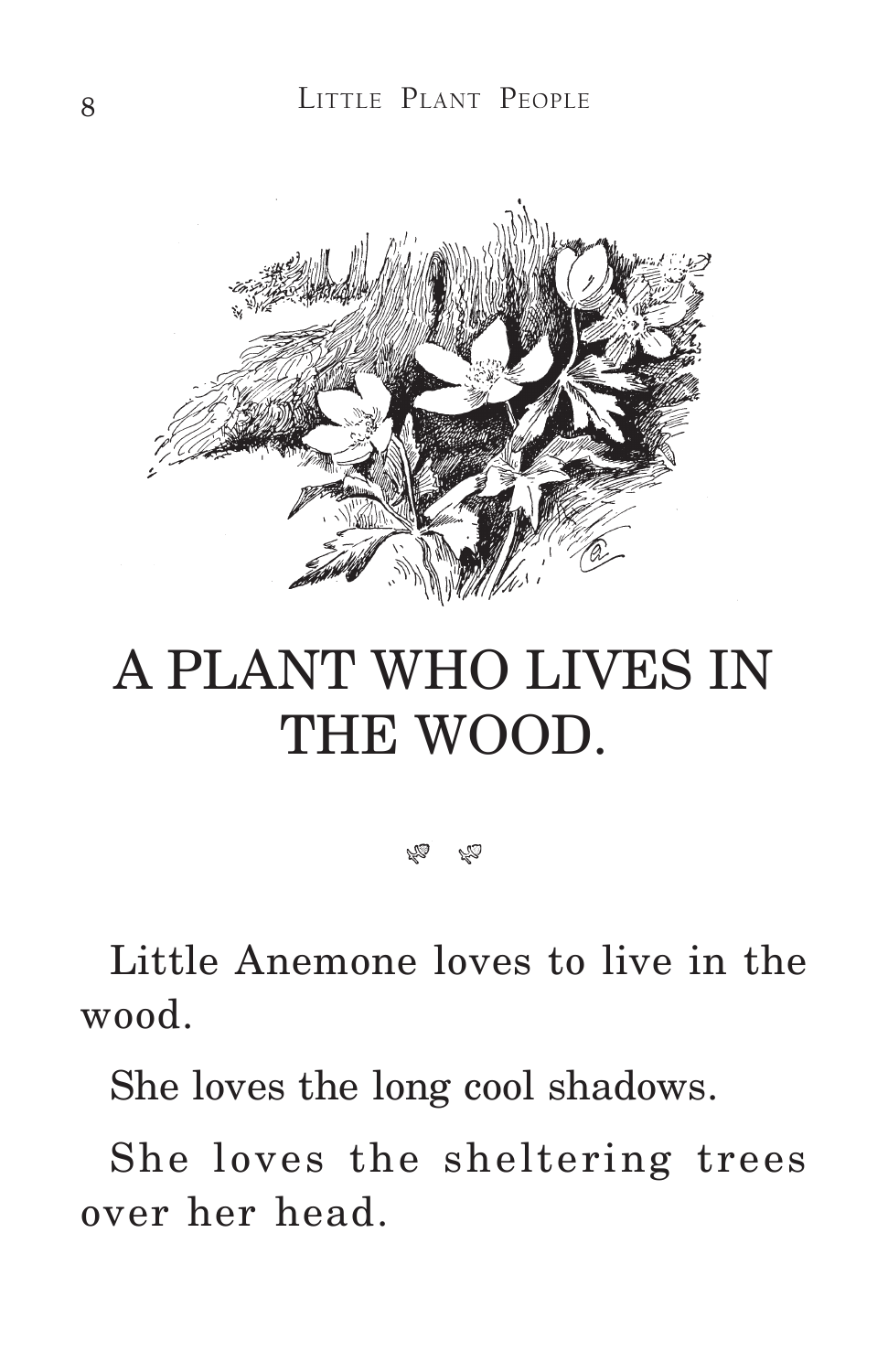#### She loves the mossy carpet sprinkled with dried leaves at her feet.

She loves the quiet and the moisture of that pool not far away between the maples.



Anemone can have thin delicate leaves because her home is so moist and so sheltered from rude winds.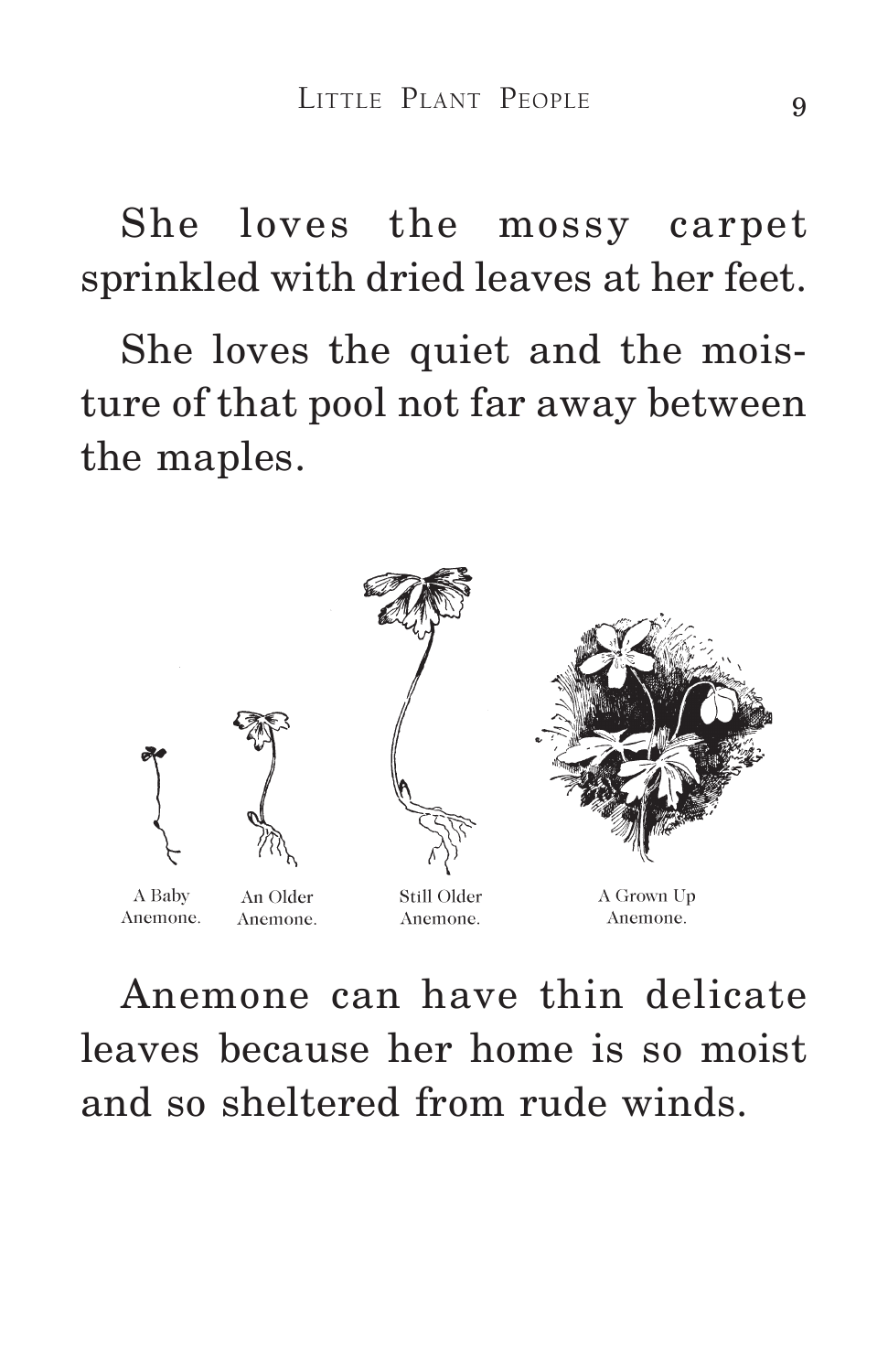She can have tender roots too, because the soil beneath her is light and soft.

If you pick the Anemones they will droop in your hand before you reach home.

The dear little things lose the moisture out of their leaf and stem cells.

When the little cells which make up the whole plant are full of the water which comes up through the roots, the cells swell out plump and round making the plant firm and upright.

When the water goes out of the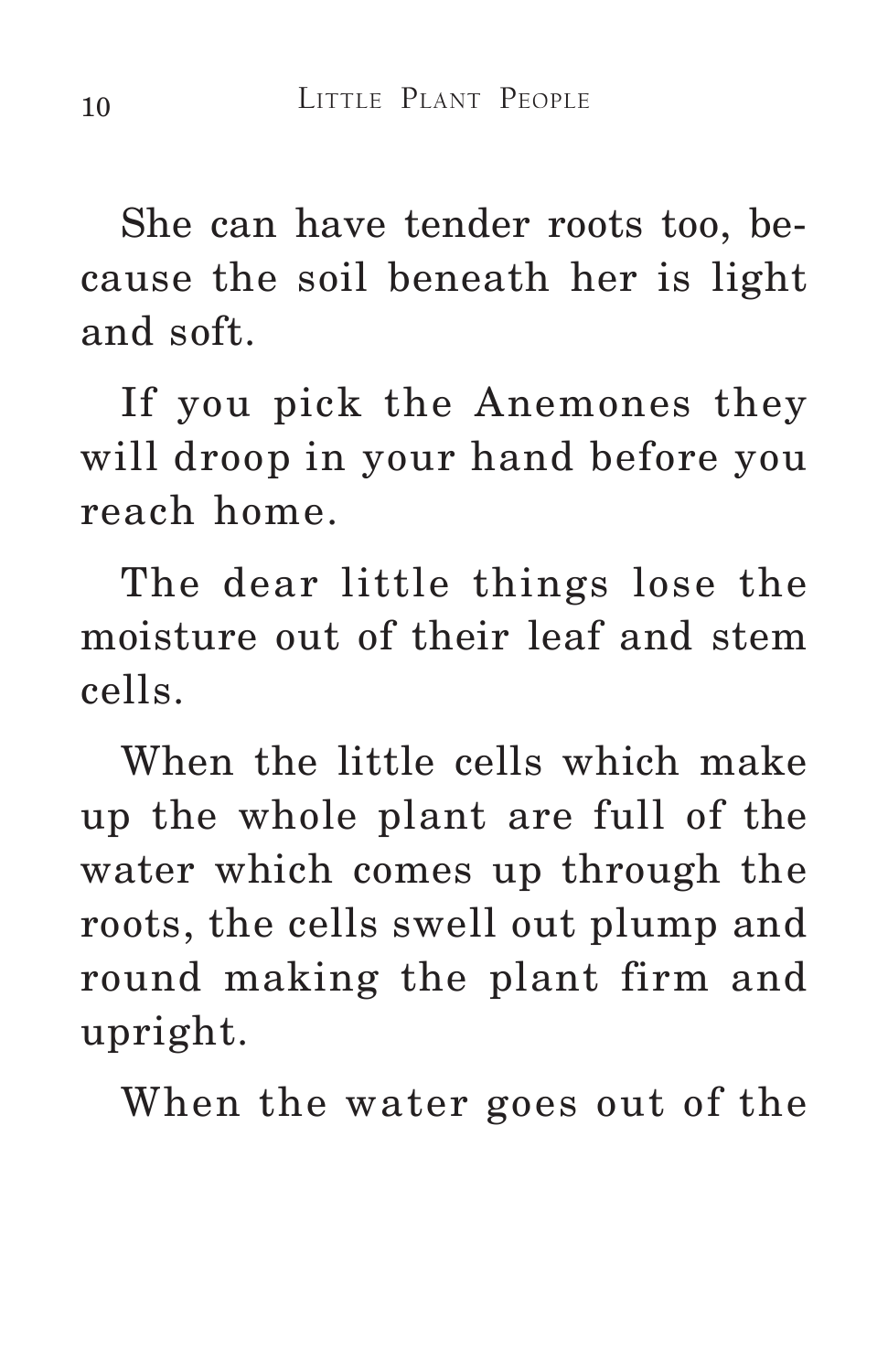cells their walls fall in and make the whole plant limp.

### A PLANT WHICH WEARS A BONNET.

W W

The very first plant to come up in the spring is the Skunk Cabbage.

How this odd plant does love water! He grows in the bog beside the frog pond so he can drink just as much as he likes.

The blossom comes up first, an odd little knob with a big striped poke bonnet around it.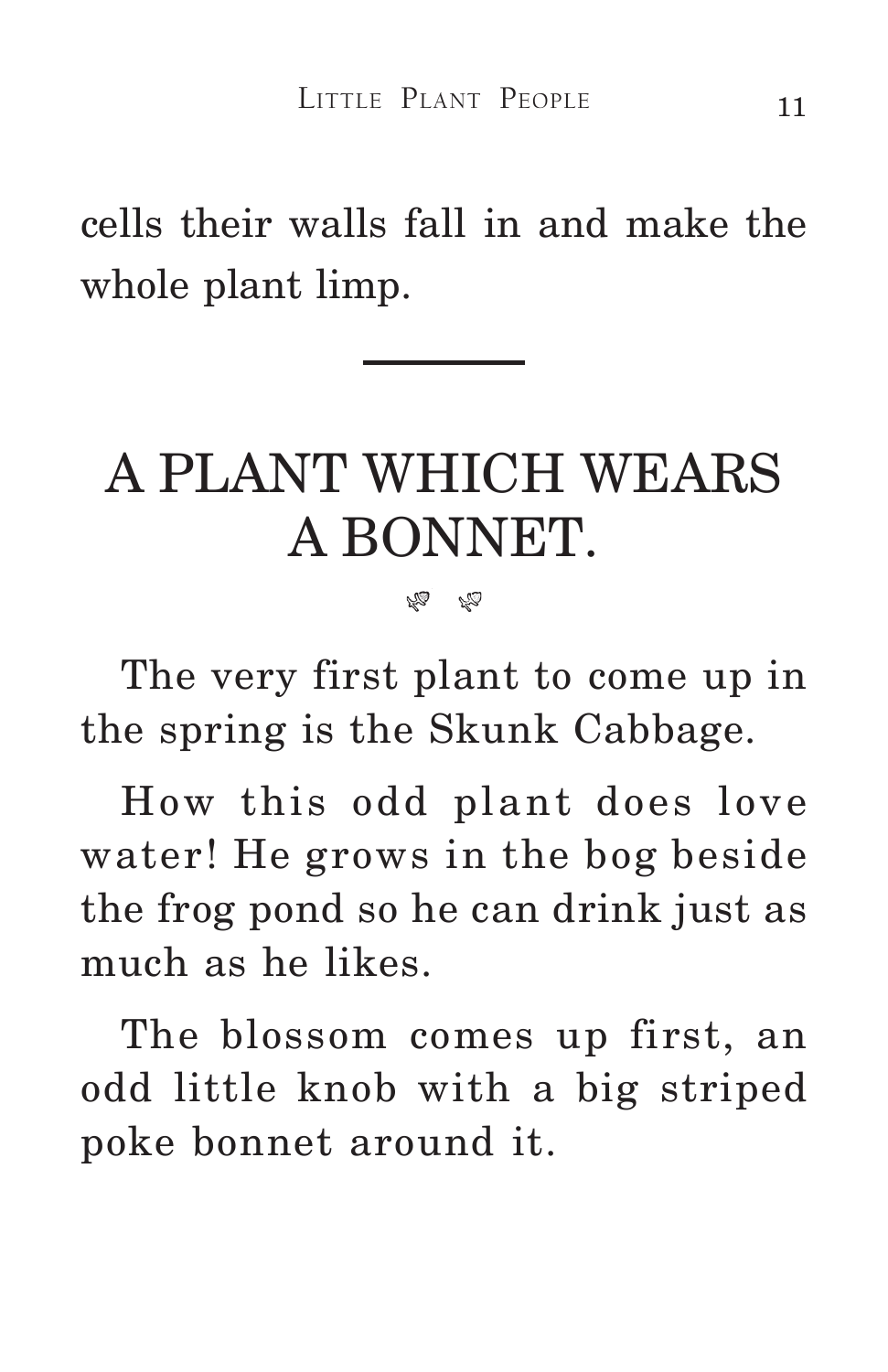Is the bonnet to keep out the cold?

How different are his big juicy leaves and stems from those of the plants which grow on the hillside!

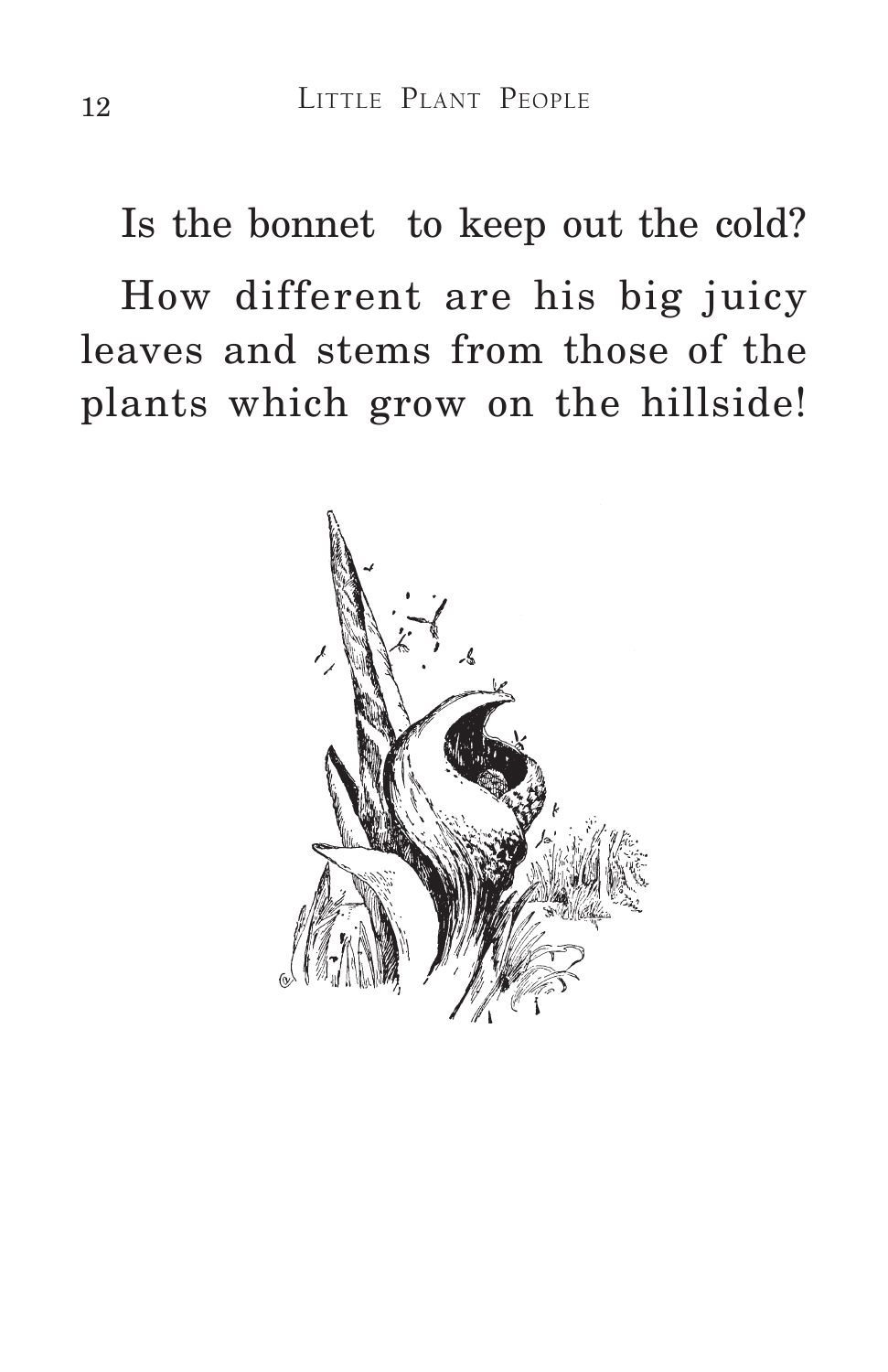# A PLANT IN THE MEADOW

W W

[See Frontispiece]

#### W W

Down by the brook are the golden cowslip blossoms. Their roots are in the water; their leaves and blooms are in the new meadow grasses.

Here is a secret: Plant leaves have little holes in them as you have learned. The holes are to let out and take in moisture and air.

On either side of everyone of these little pores or holes are little lips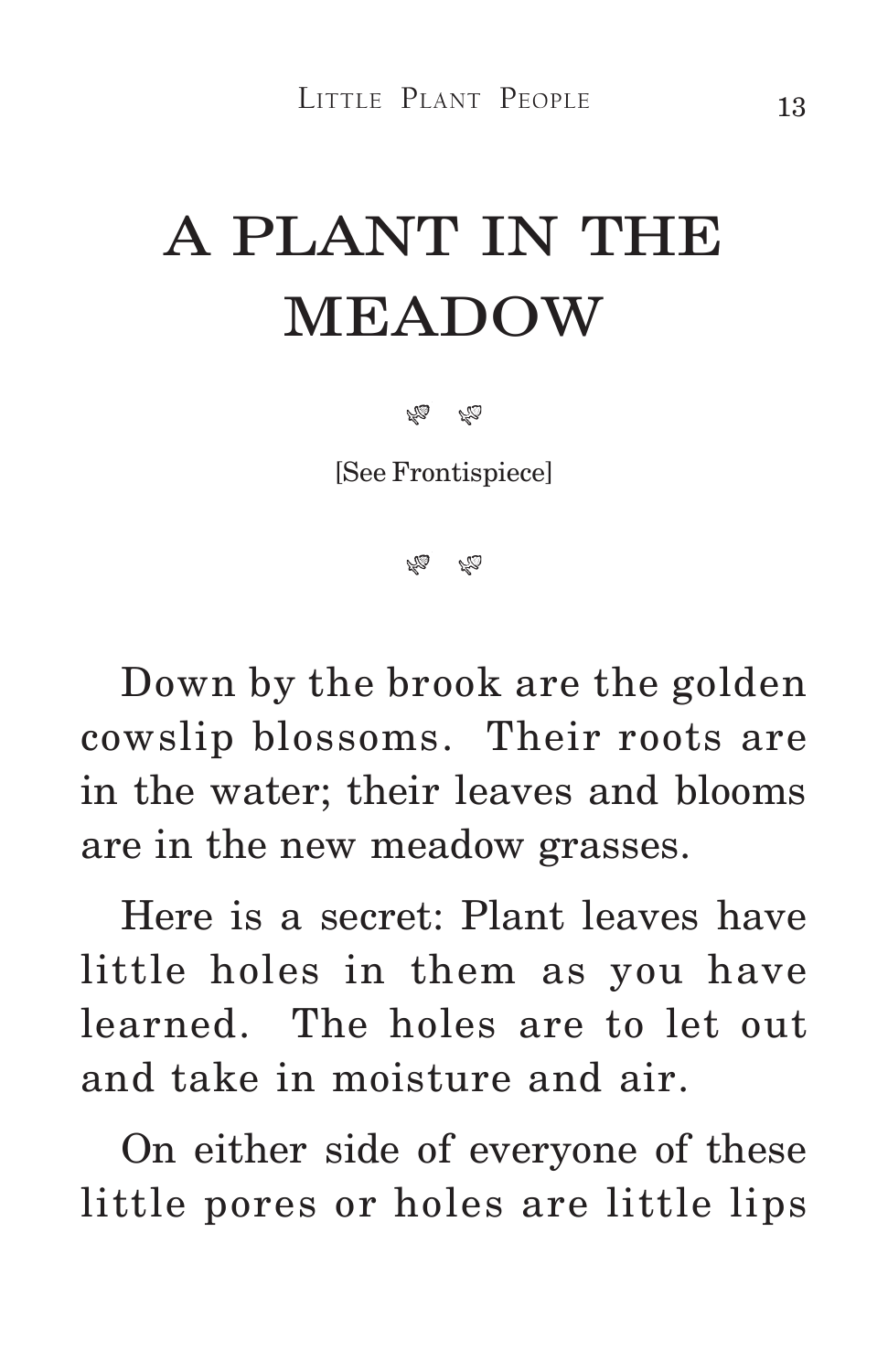which open when the plant wishes to let out moisture, and which close when it wishes to keep the moisture in.

You will find the brook and meadow plants have ever so many of these pores and that they keep them open much of the time.

The hillside plants do not have so many and they keep them nearly closed except in too wet weather.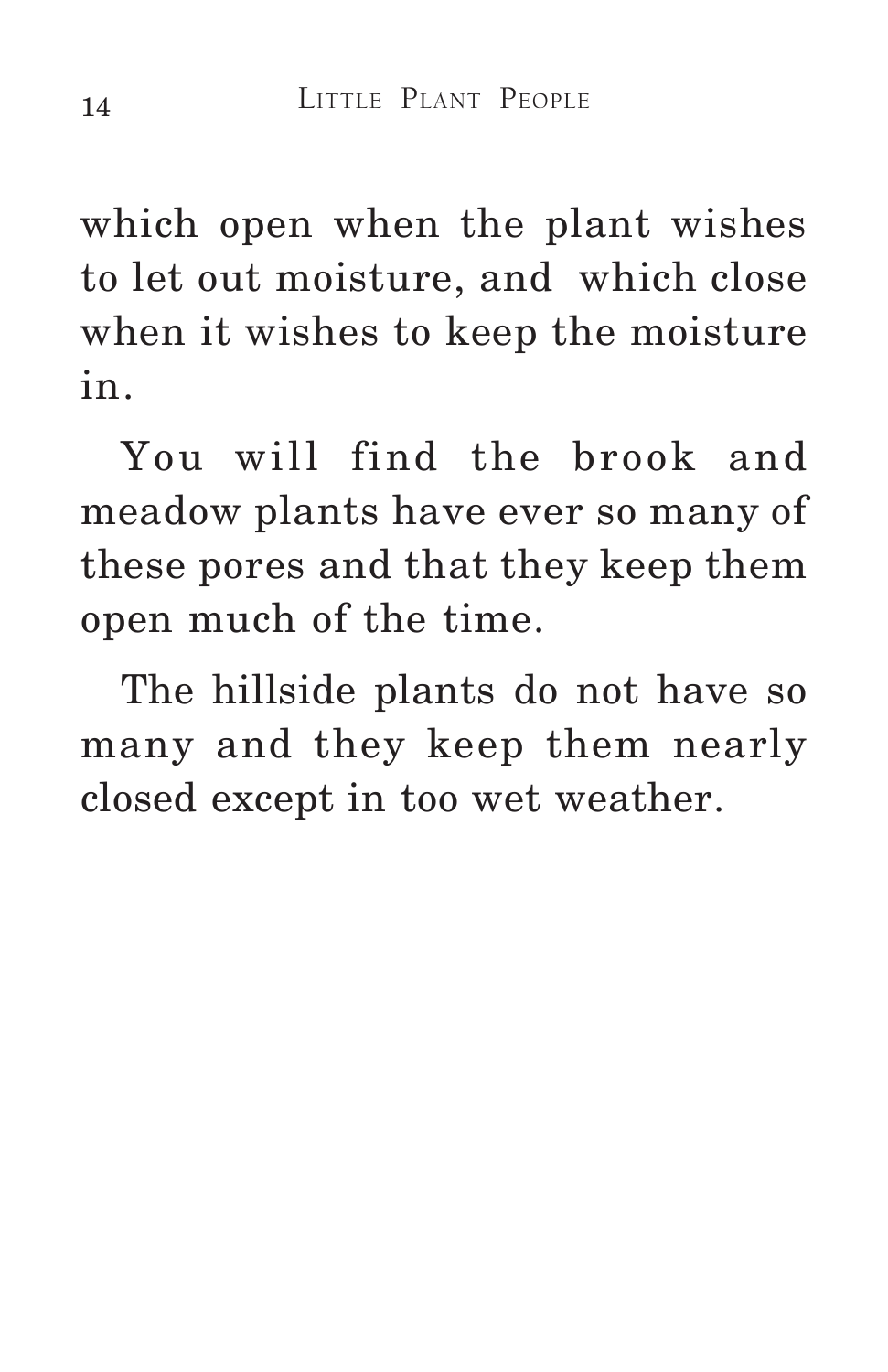

There is always something new to learn of Dandelion though we study her year after year.

Dandelion can make her home anywhere, by the dusty wayside, down in the wet meadow, on the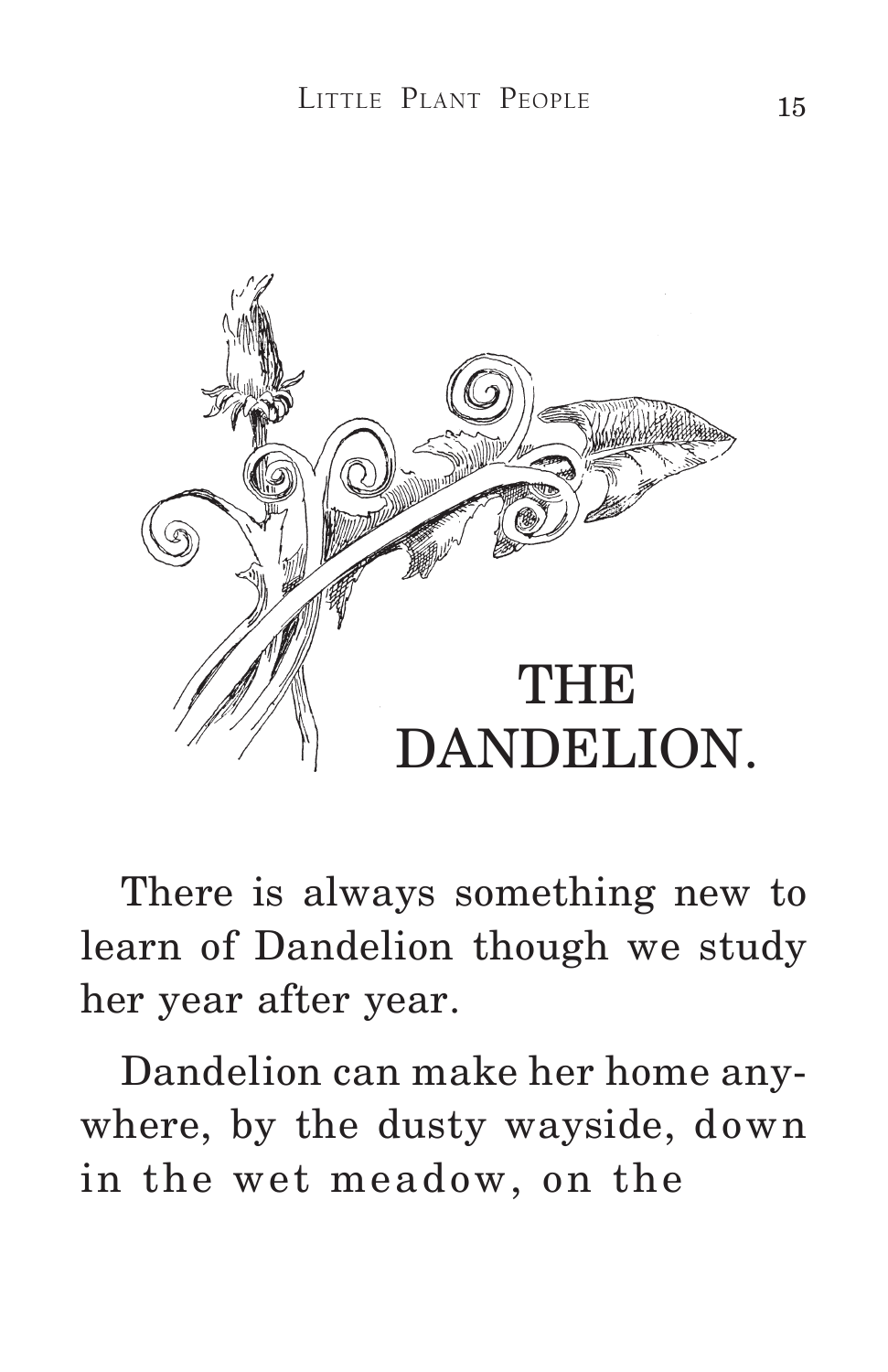pasture hill, in the orchard, or by our door stone.

When she lives in wet places she has thin leaves with many pores.

When she lives in dry places she has thick tough leaves with fewer and closed pores.

When she lives on the hillside she has short stems and her blooms are close down among the mosses.

When she lives in the meadow where the grasses are tall she makes long, long stems for her blooms and for her leaves that she may catch her share of sunbeams and breezes.

When the weather is damp she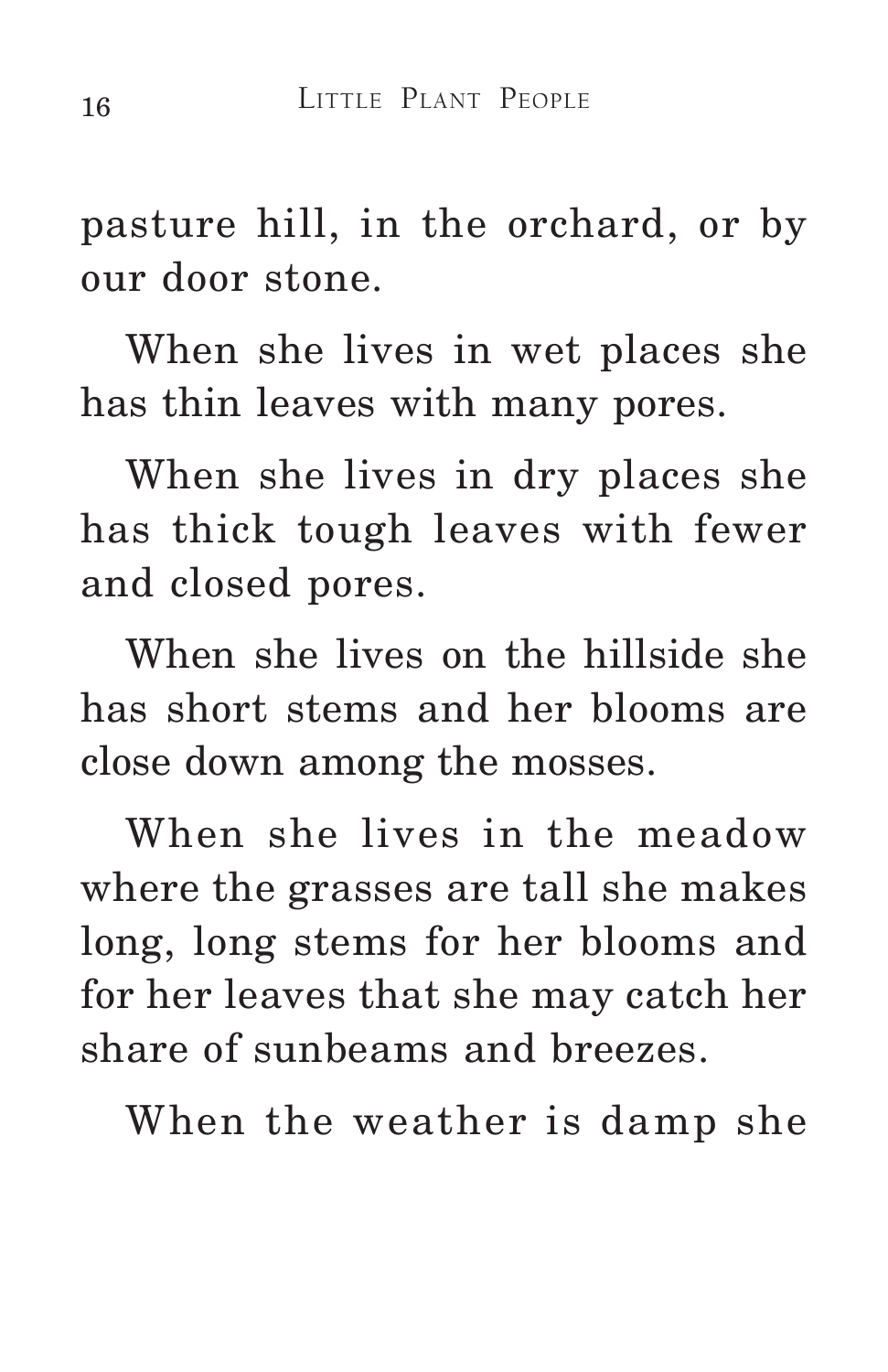closes her blossoms up tight so that no harm can come to her precious golden dust.

On such days Bee finds her doors all locked and goes away disappointed.

Do you know why she notches her leaves in that odd way she has? It is so the sunbeams can fall on every leaf.

Do you know why dandelion's stem will curl when you split it?

Because the outside skin of the stem "pulls" one way and the inside skin pulls another way.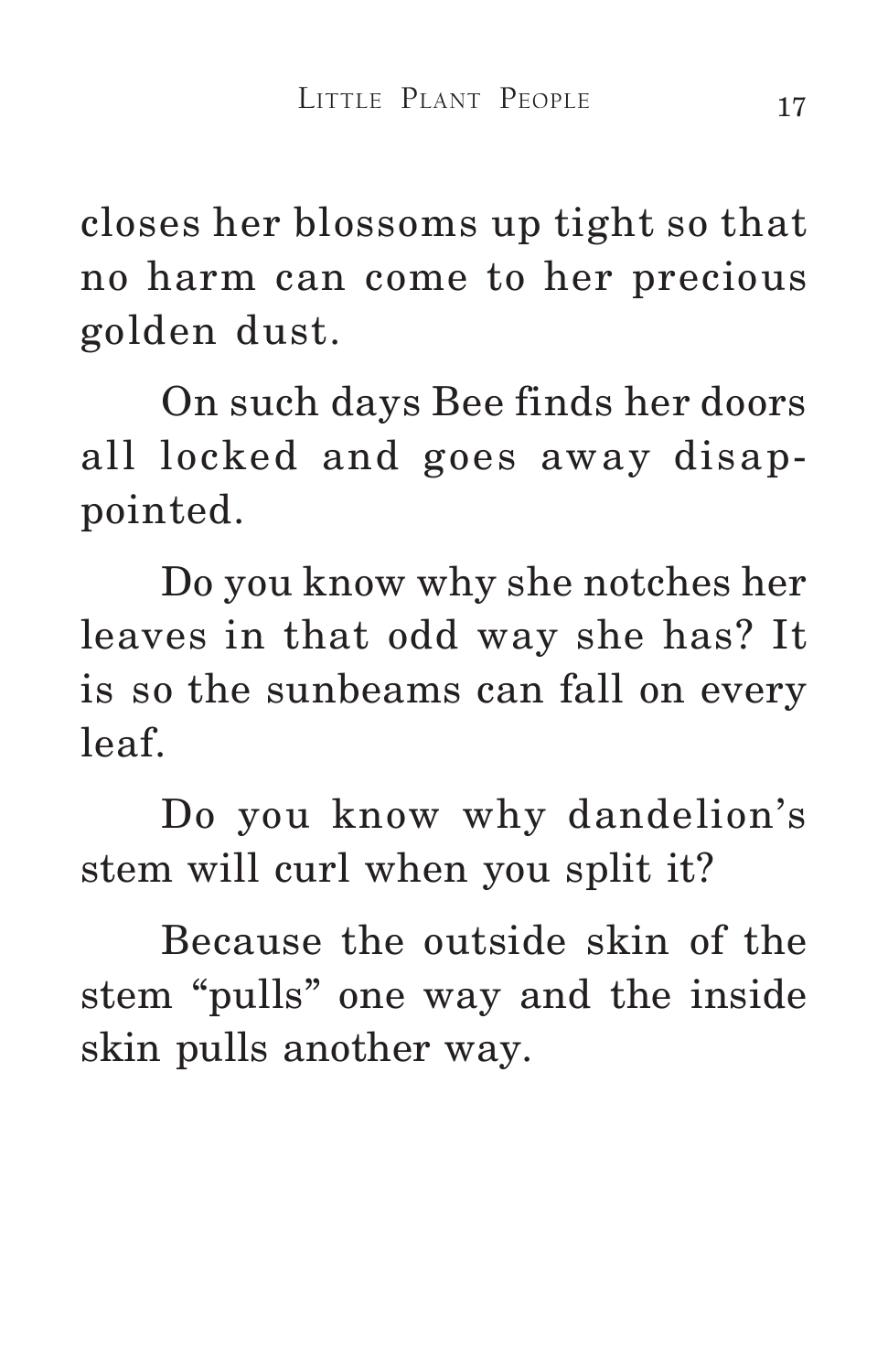Rhubarb stem coverings will behave in the same way.

These stem coverings are like the leaf coverings — waterproof.

## ANOTHER PLANT IN THE WOOD.





Close by Anemone grows the False Solomon's Seal. What a tender, bright green she wears in her leaves!

See her leaves are shaped and curved just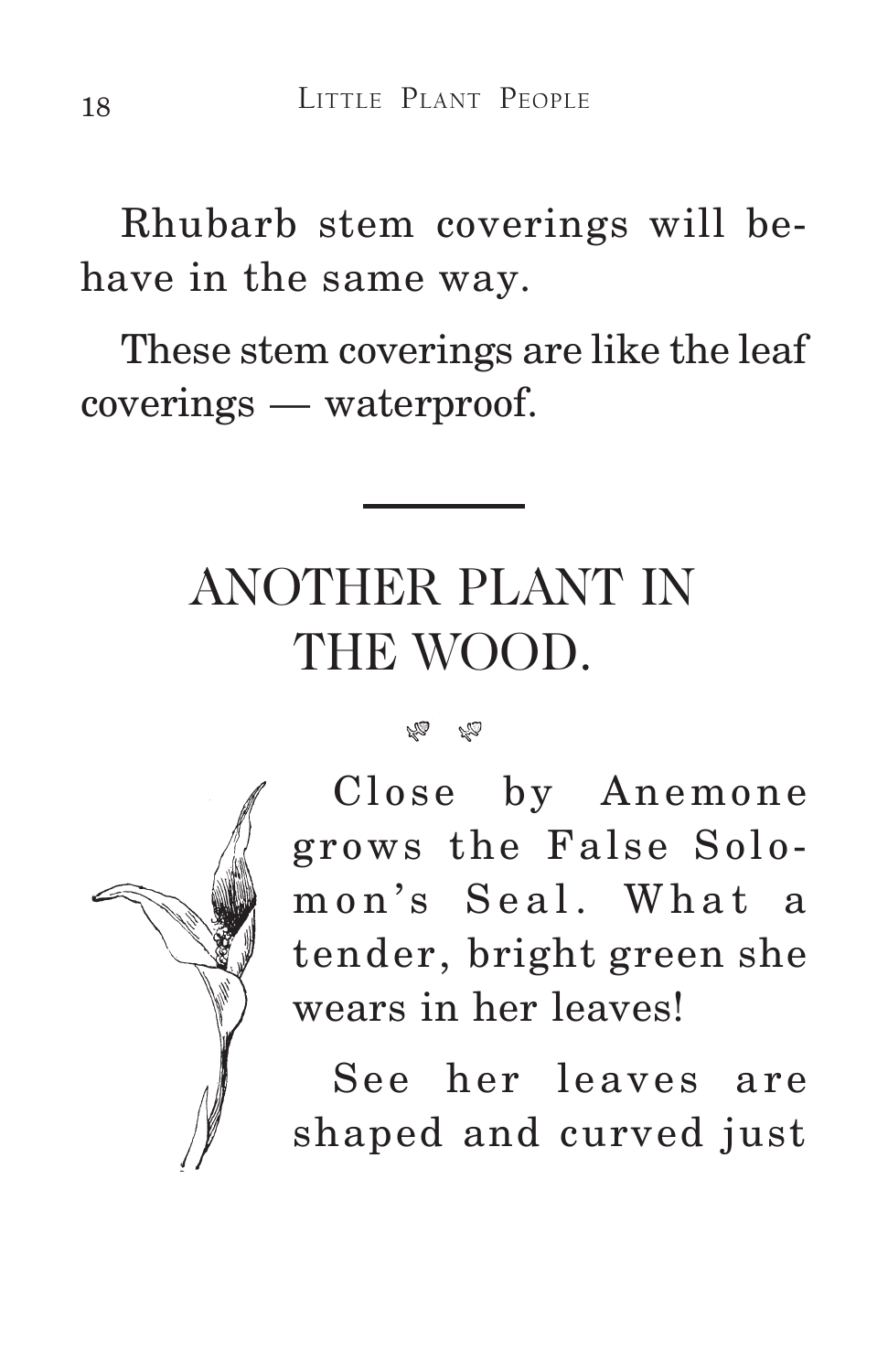right to catch the sunbeams as they peep down to her between the tree boughs!

How pointed her leaf is! It needs that trowel point to help it pry up through the dead leaves.



Here are some of her leaves which have come up through holes in the dead oak and beech leaves.

We will take off your chains, little leaves, and set you free.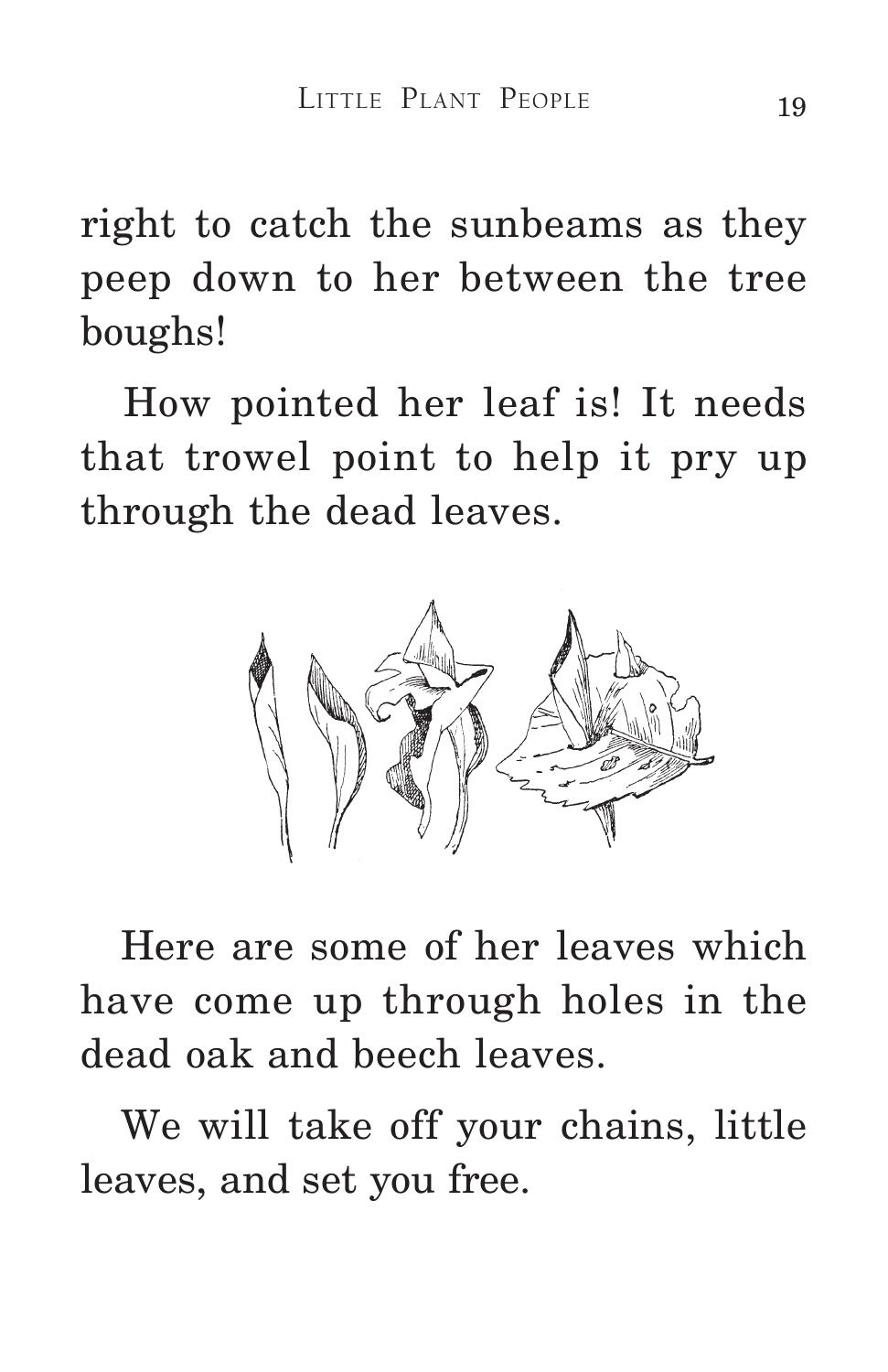

### JACK-IN-THE-PULPIT

Here is dear old Jack again. Have you heard him preach? Did you ever watch him make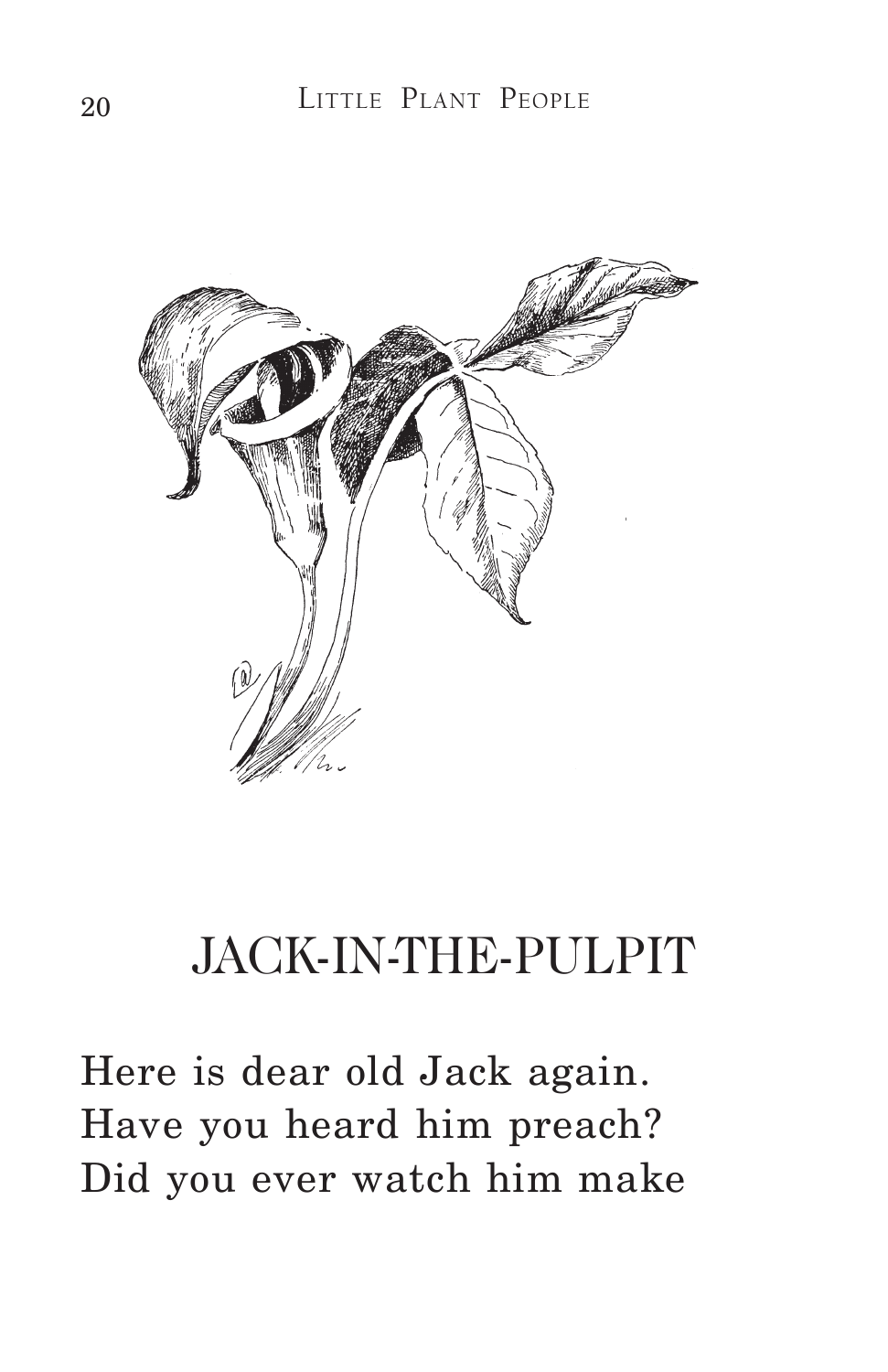berries, pretty bright red ones, to put in the con-tri-bu-tion box?

You must let him grow in his shady wood home all summer if you wish to have the fun of watching him.

### MAKING COLORS.

#### W W

One of the tasks which the plants must do every year is to make color for their blossoms.

How can they do it?

We can find out but little about this secret of the flowers. The color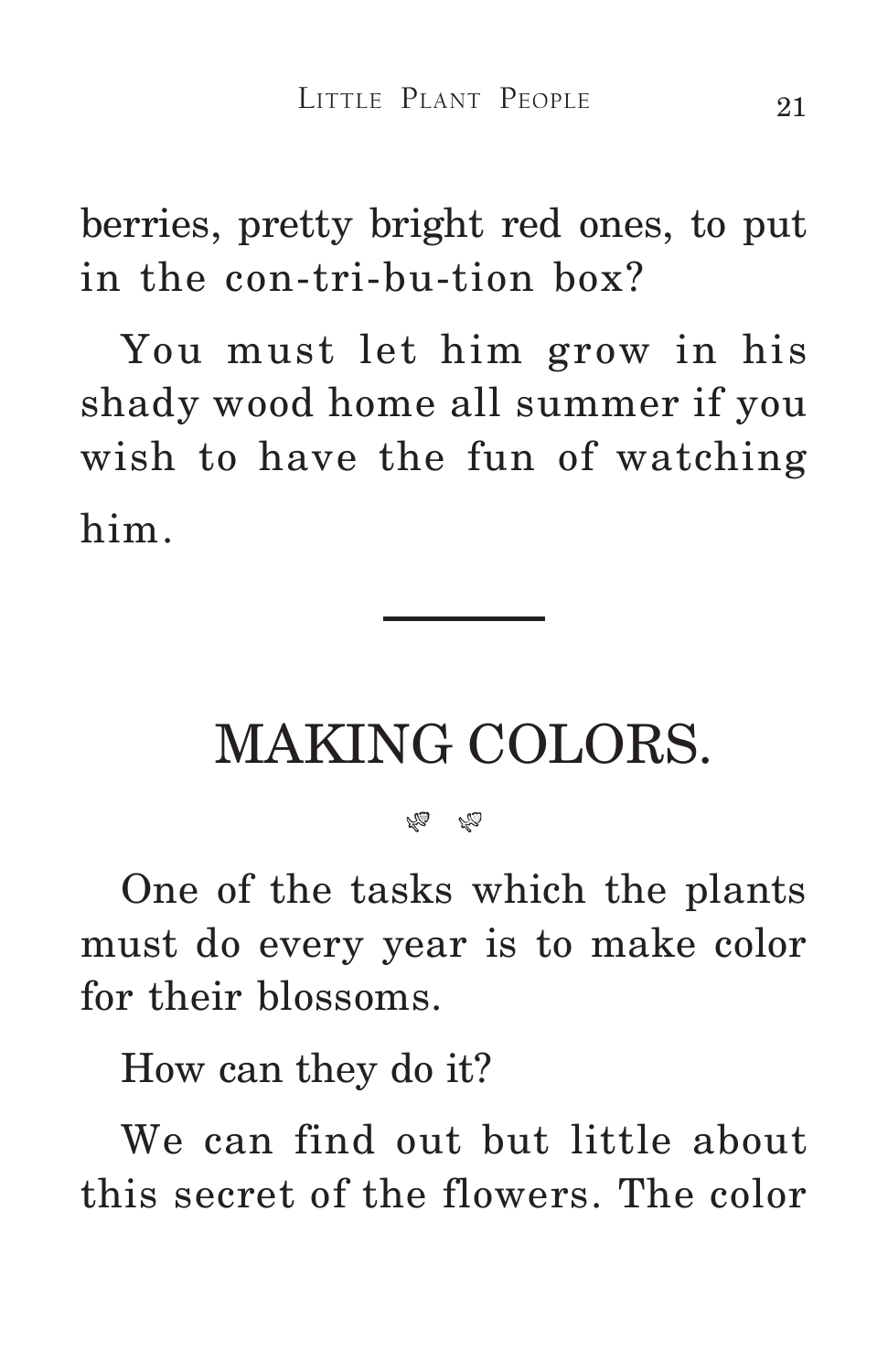of the petals depends upon the sort of matter dissolved and taken from the soil into the sap of the plant.

In the tiny cells which make up a violet is sap of a purplish color, and, floating in this sap are tiny yellowish grains.

Upon the manner in which these two are mixed together in the cells, depends the color of the violet's petals.

Beth found a poor little purple meadow violet which had been brought from its home and carelessly dropped in the street.

One petal had been cruelly trampled under foot and was quite white;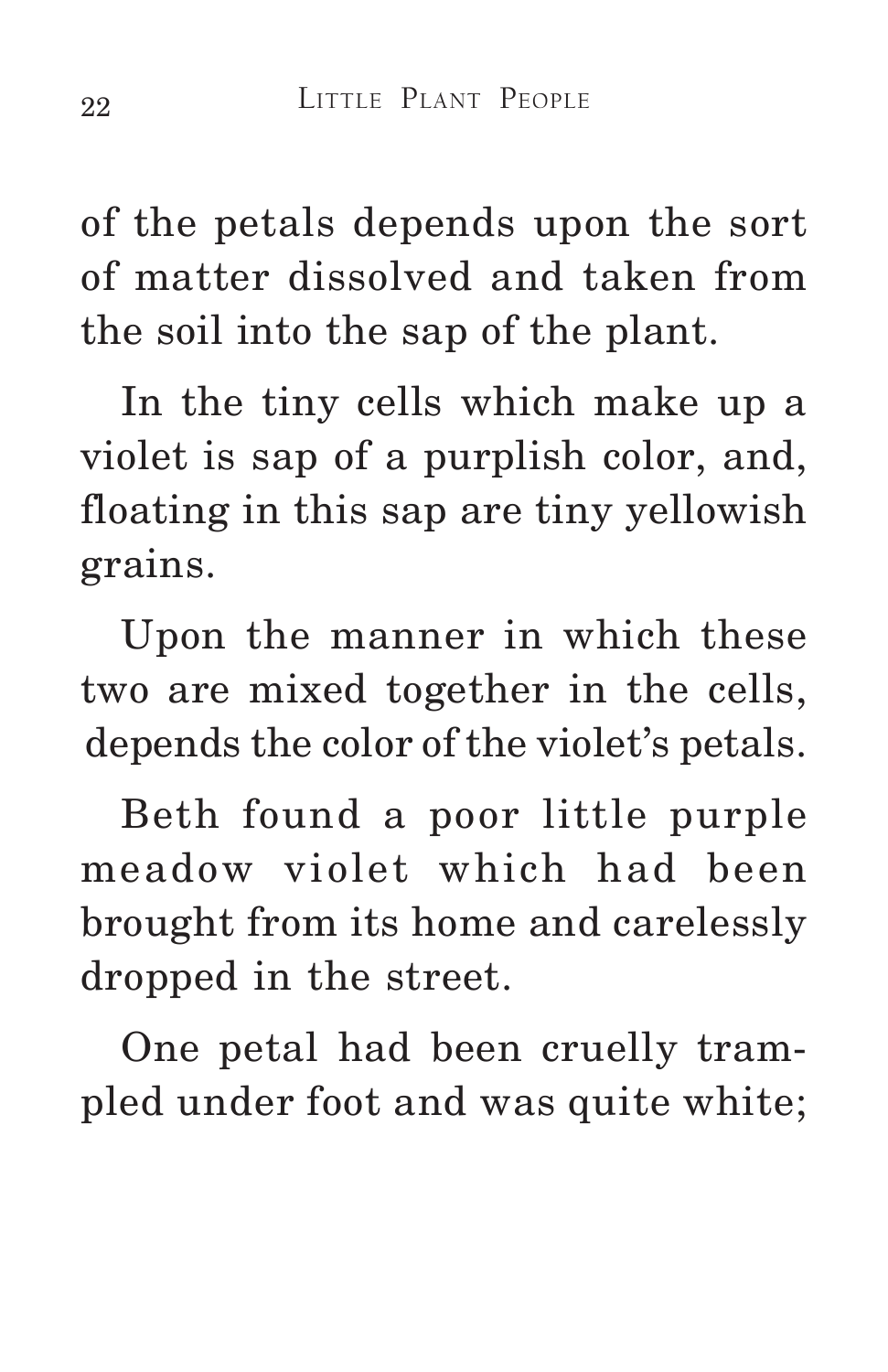the purple sap had all been crushed out of it.

But why and how do the plants growing on the same sandy hillside always gather their own and no other color from the soil?

The wild rose draws pink, the sheep laurel crimson, the rock rose yellow, the violet blue or purple or white, from the same spot.

We do not know why this is so nor can we find out exactly. It is one of the plant children's secrets.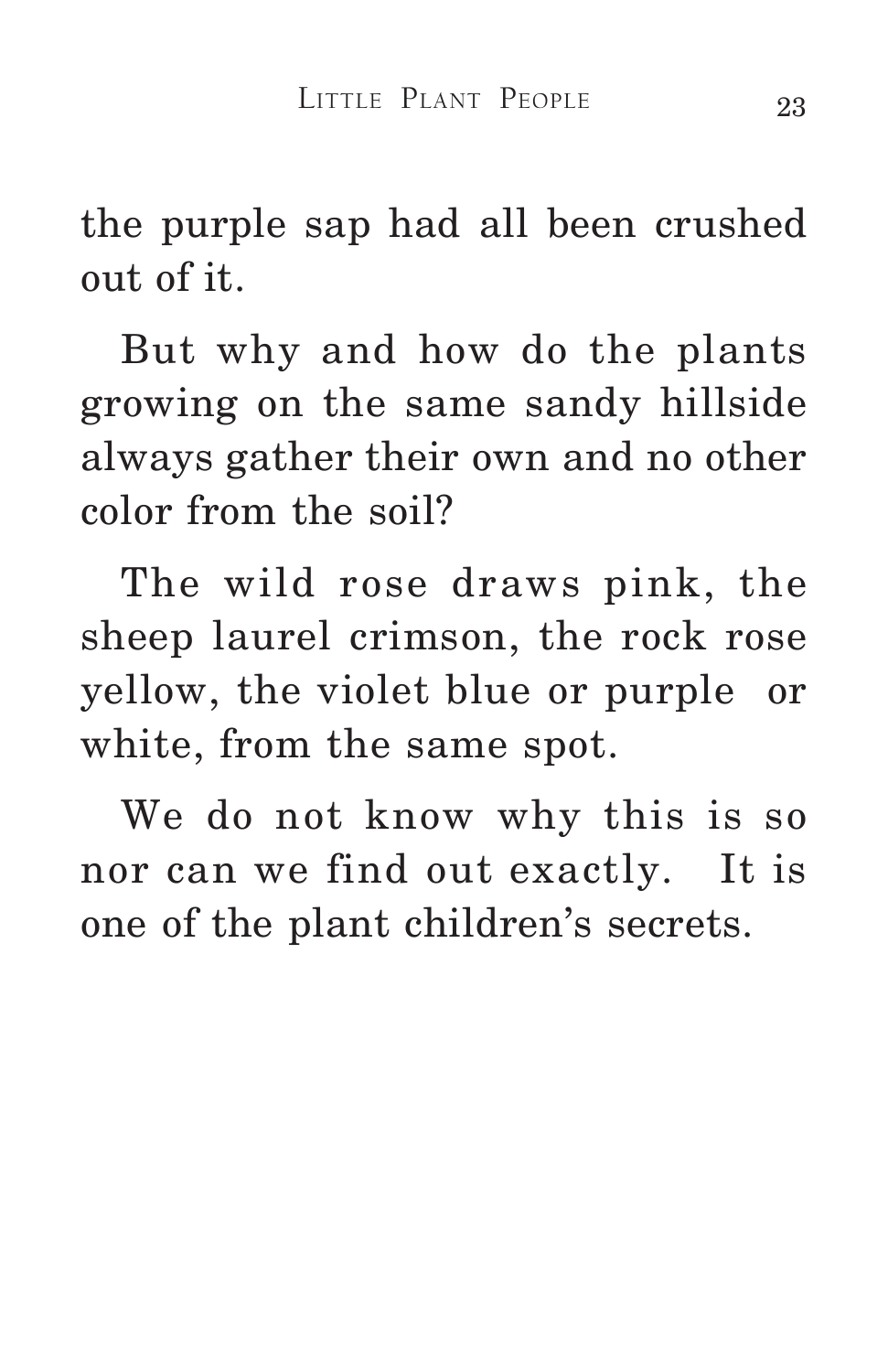

#### THE VIOLETS

Violets of the hills, the plains, the meadows, the valleys, the mountains, the woodlands, and every violet has a color of its own.

The early blue violet smiling up from the pasture and roadside where it gathers in great numbers like thou-

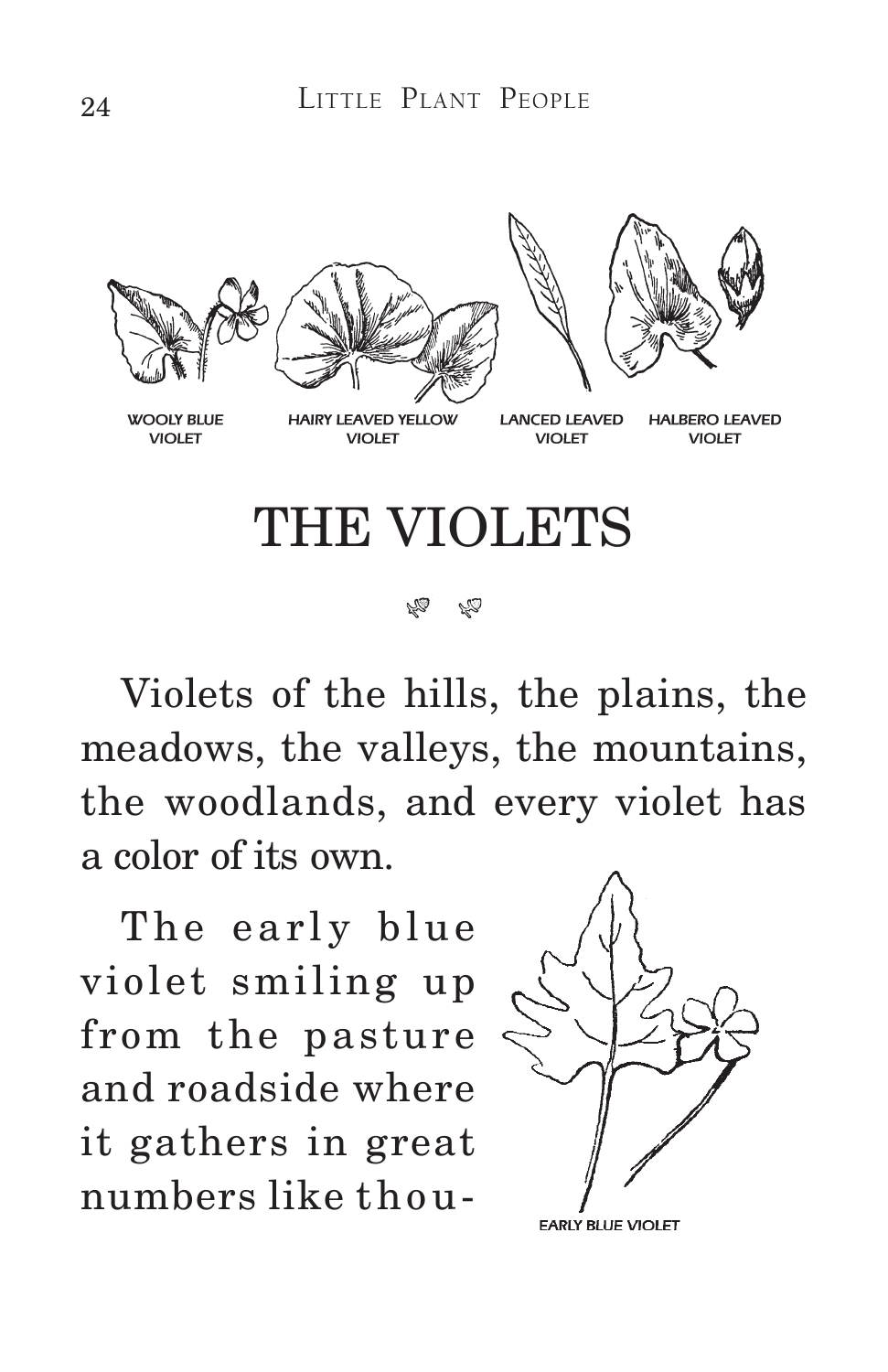sands of gay little girls at a picnic, is blue purple.

It flower stems are shorter than its leaves.



The marsh violet, which you often find by the brook in the meadow, is a pale lilac streaked with purple veins.

The primrose leaved violet has white petals

with purple veins.

The lance leaved violet of meadow and streams has white petals.

The Canada violet is a pale purplish white.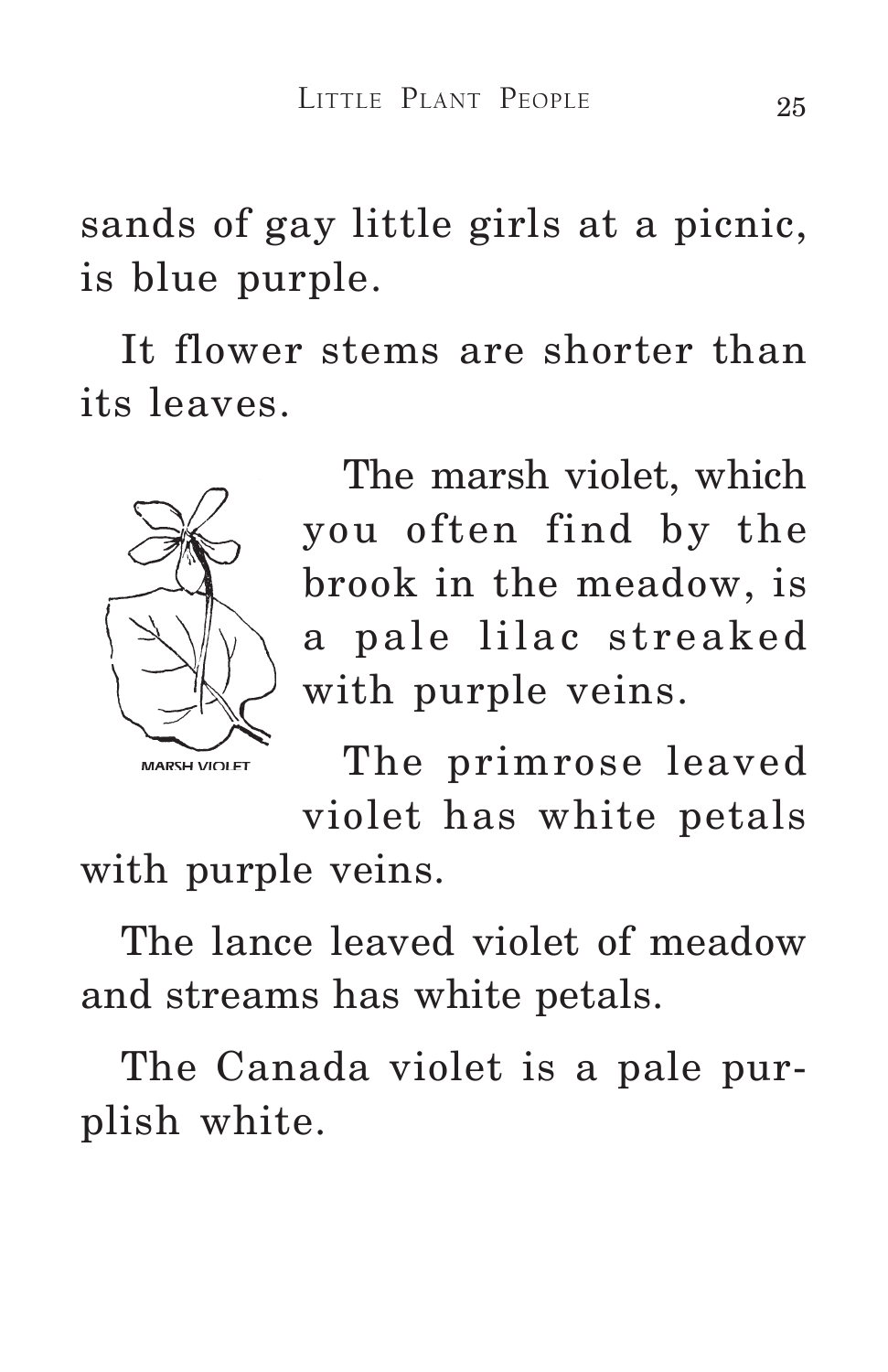

Bird's foot violet comes nearest to wearing the real sky blue. It is tinged with soft purple and wears a bit of bright yellow which is very becoming.

When you follow the wood path

through some damp shaded spot on the edge of a bog or to where it leads out to the meadow lands, you will find the sweet scented white violet, which is all white except for a few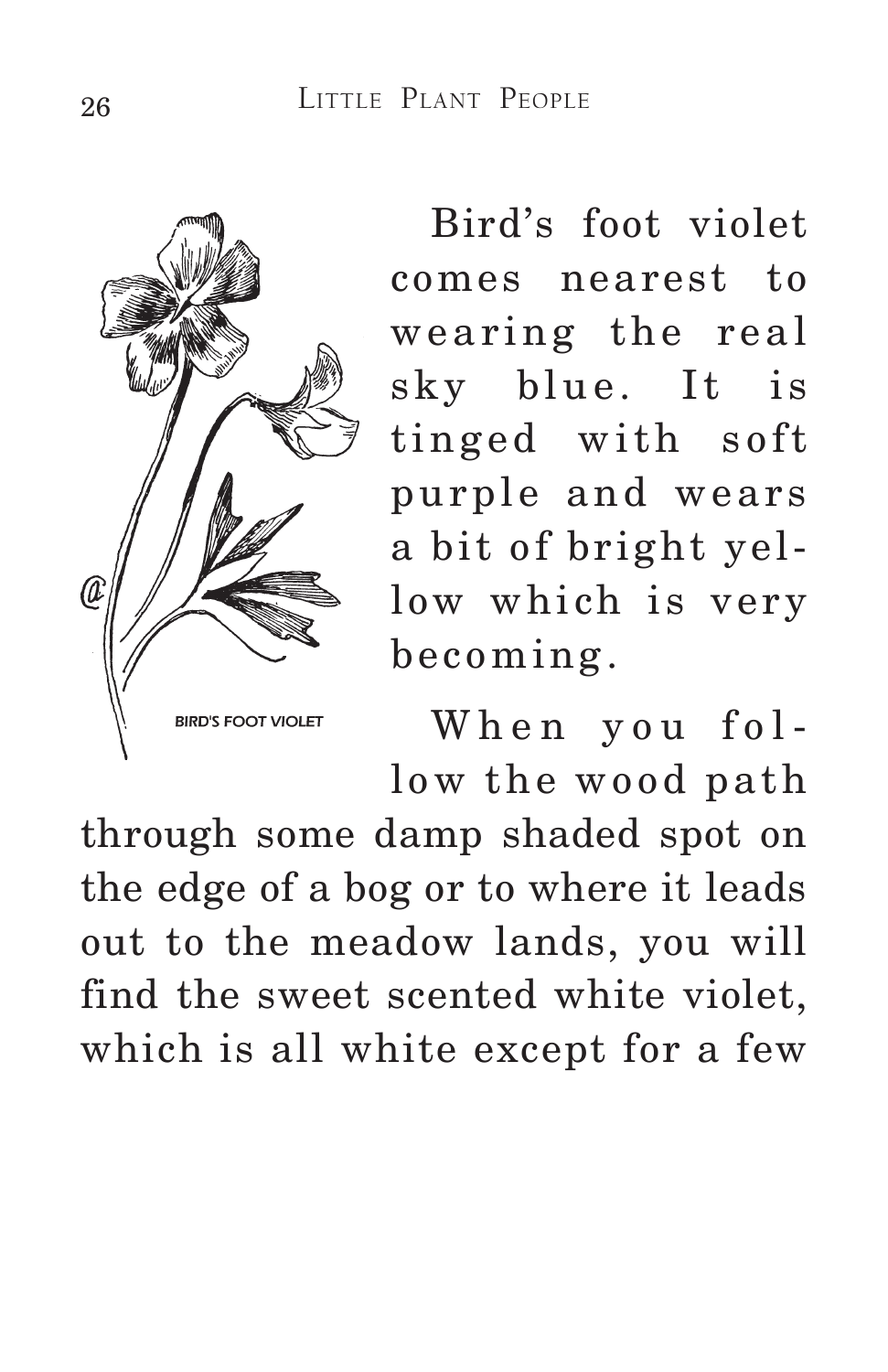purple veins near the center.

The hairy leaved yellow violet has yellow violet and yellow petals.

The Prairie Violet is pale blue and its leaves are much like those of the Bird's foot violet.

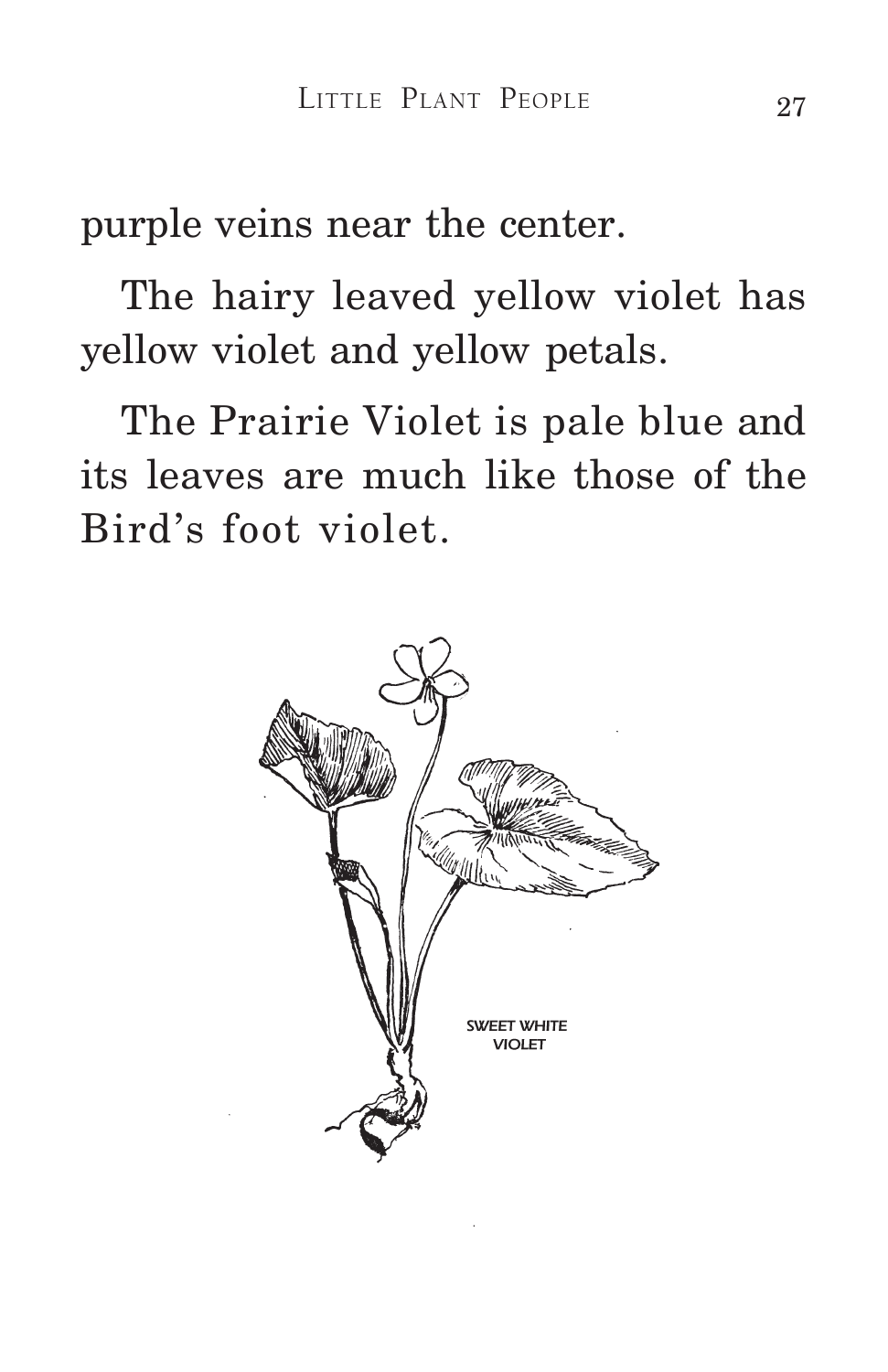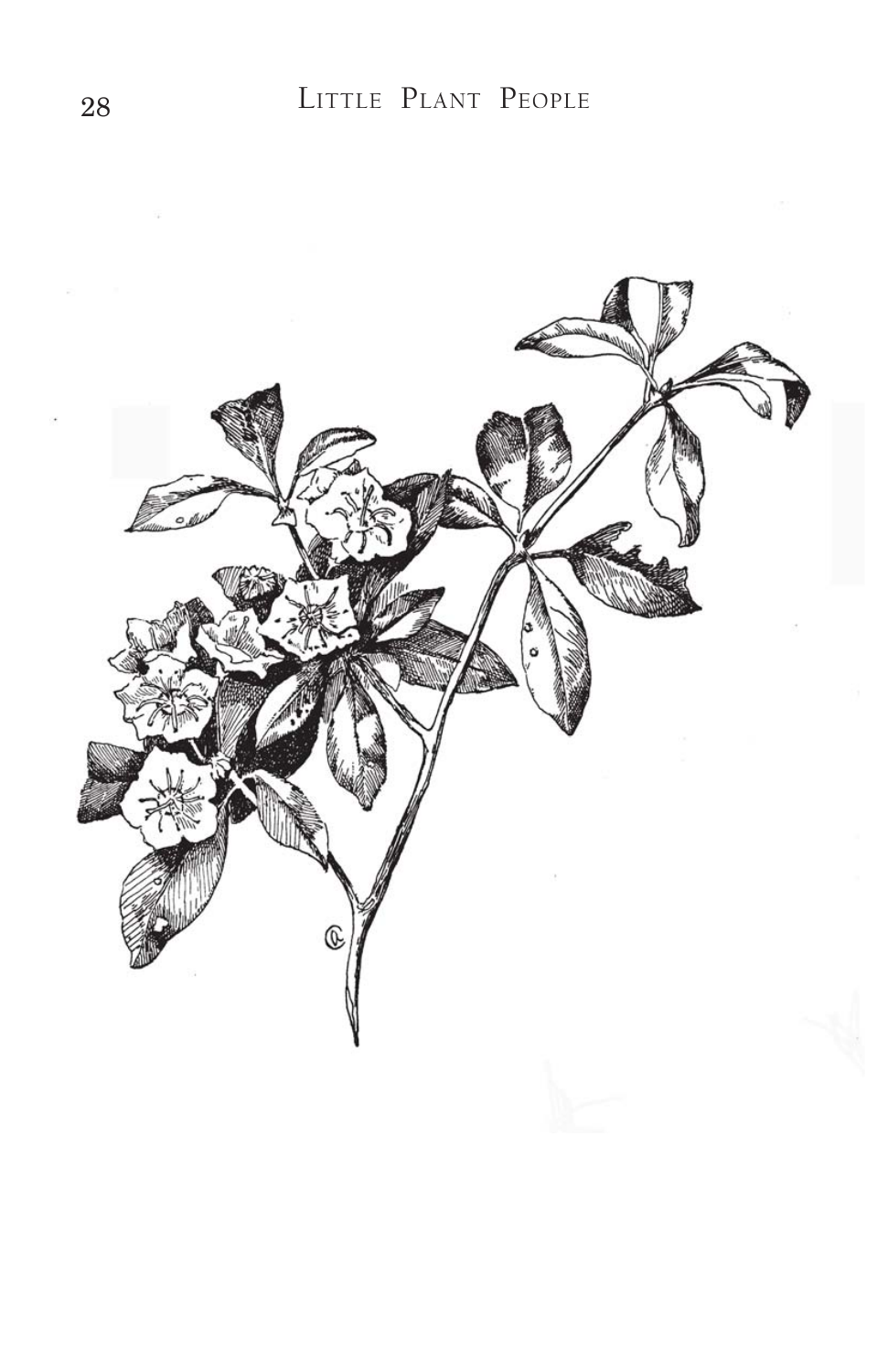### BATTERIES IN BLOSSOMS.

VI VI

High Laurel has ways so droll they must make the bees laugh.

Every Laurel bloom has nine or ten stamens.

On the end of each stamen is hung a tiny purse full of gold dust.

Each one of these purses is tucked into a wee pocket. Each pocket is lined with pink.



You can see the purses on the inside of the blossom.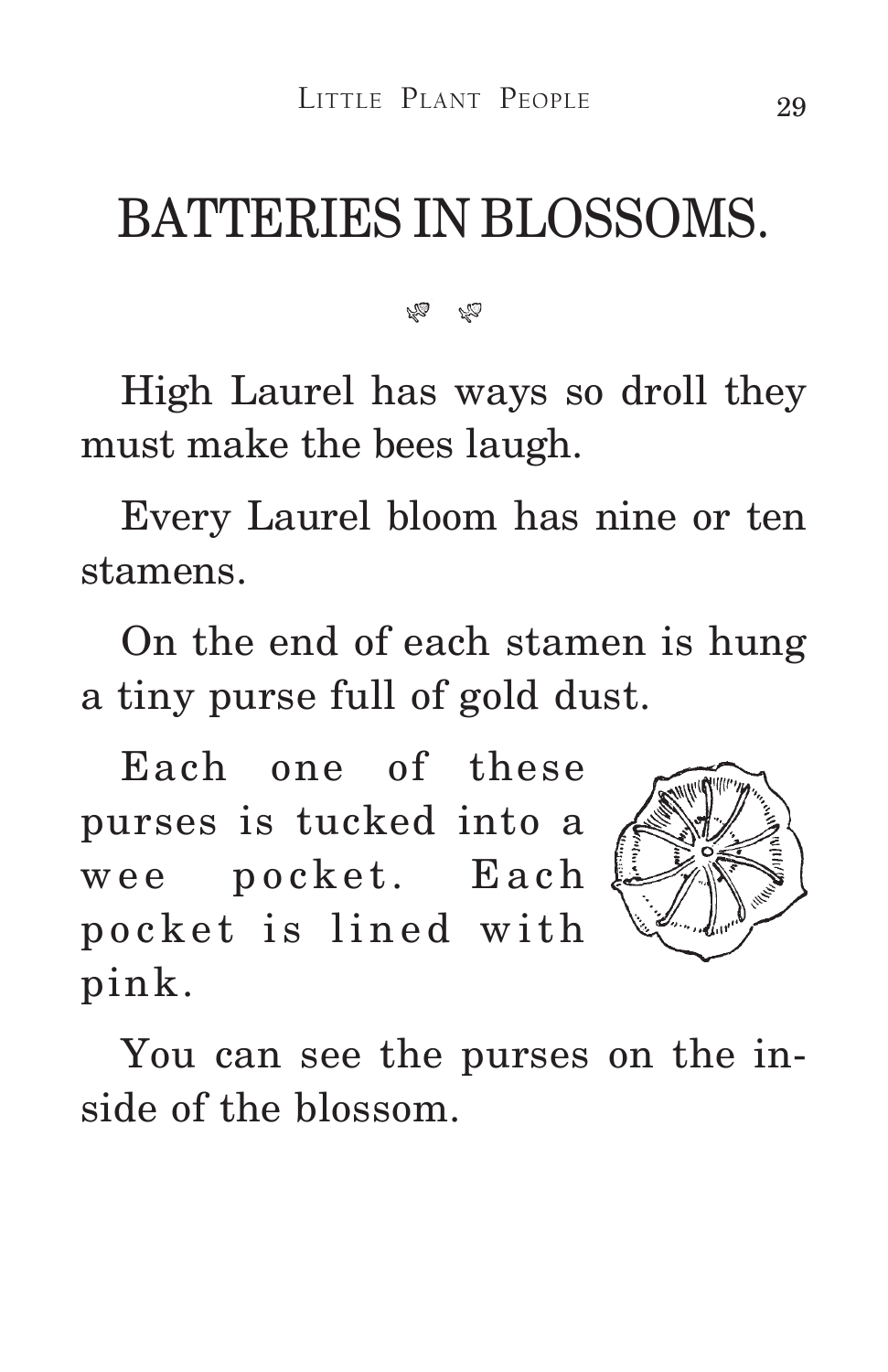You can see the pouch - like pocket from the outside of the blossom.



These purses are thus tucked away to keep them safe from insect robbers.

Lest these pockets should not be safe enough for the purses, Laurel covers her blossoms with sticky gum.

If a robber ant tries to clamber boldly over this he is caught and held fast.

"Keep away, ant robbers, keep away! You will only carry the gold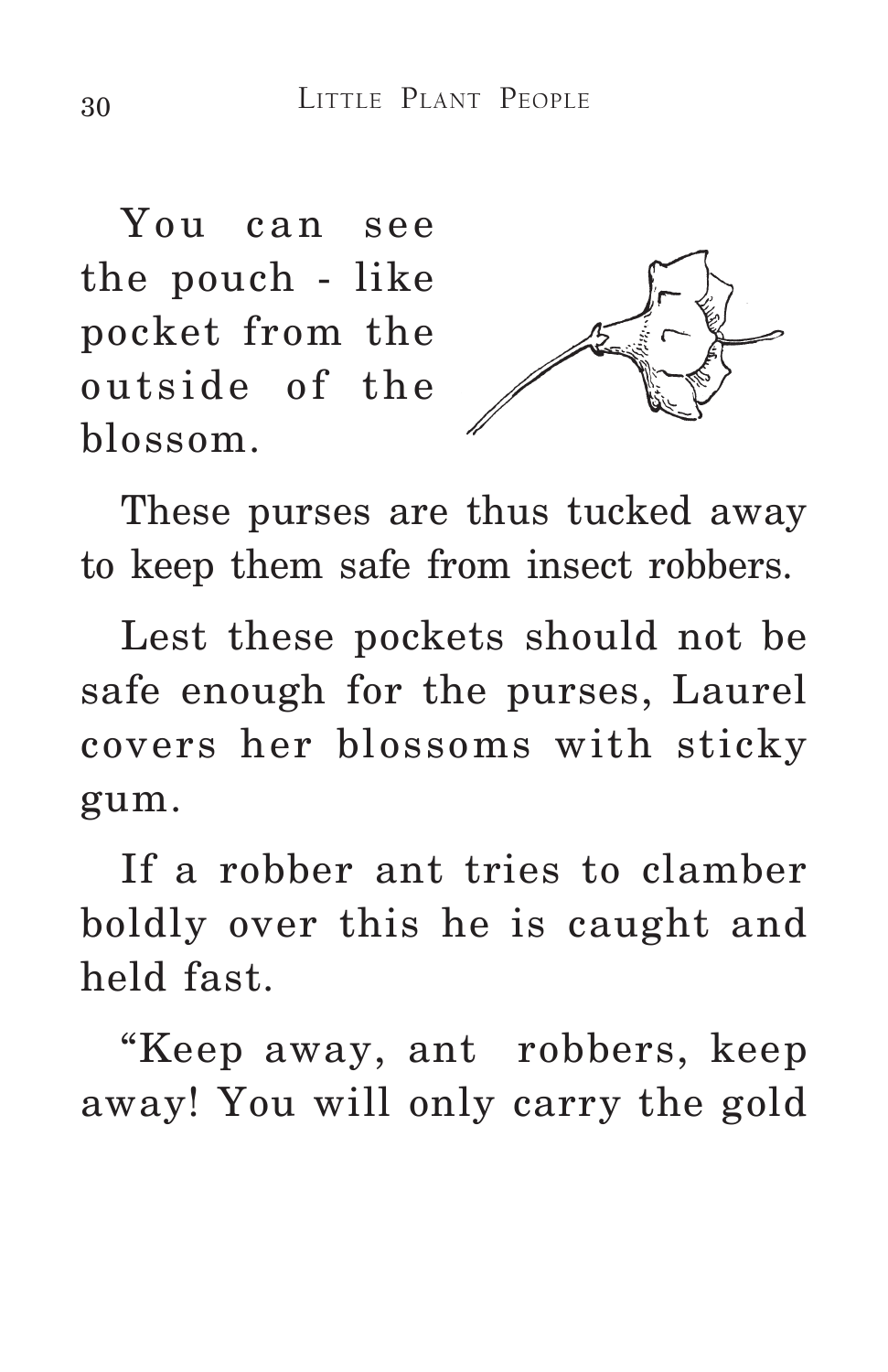dust down to the ground where it will be wasted."

"Come, bees, come; you will help to carry the precious gold dust from one bloom to another and so help us make seeds. Come, do come; here is some sweet, sweet nectar for you."

Laurel puts the sweet nectar on the end of a stem (the pistil) in the middle of the flower, and thrusts this stem far out where bee can reach it.

Around the base of the stem Laurel draws a little pink circle, so that bee can easily find the nectar.

Bee soon comes; he alights on the pink circle, then up flies every little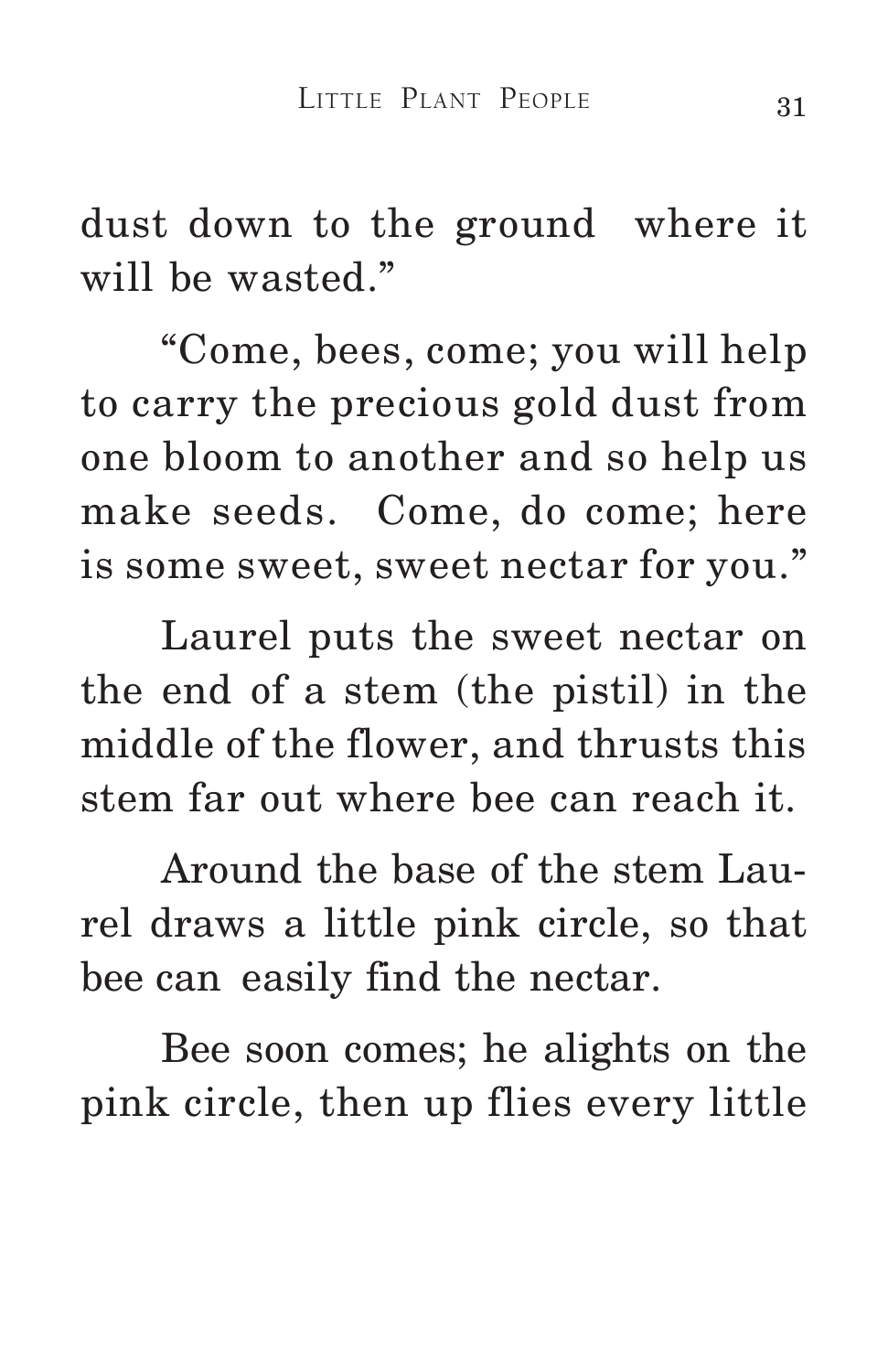stamen, out flies every little purse from every little pocket, and away flies the gold dust all over Bee's back and thighs and wings and legs.

"Why! why! ha! ha!" laugh the sunbeams dancing on the river in their glee; "do see those flowers pelt that clumsy bee with pollen bullets!"

Bee does not mind the pat pat of such tiny soft bullets but keeps on gathering sweets until he has visited every flower and emptied every purse.

> This is a reproduction of a booklet in the possession of Elizabeth Allen.